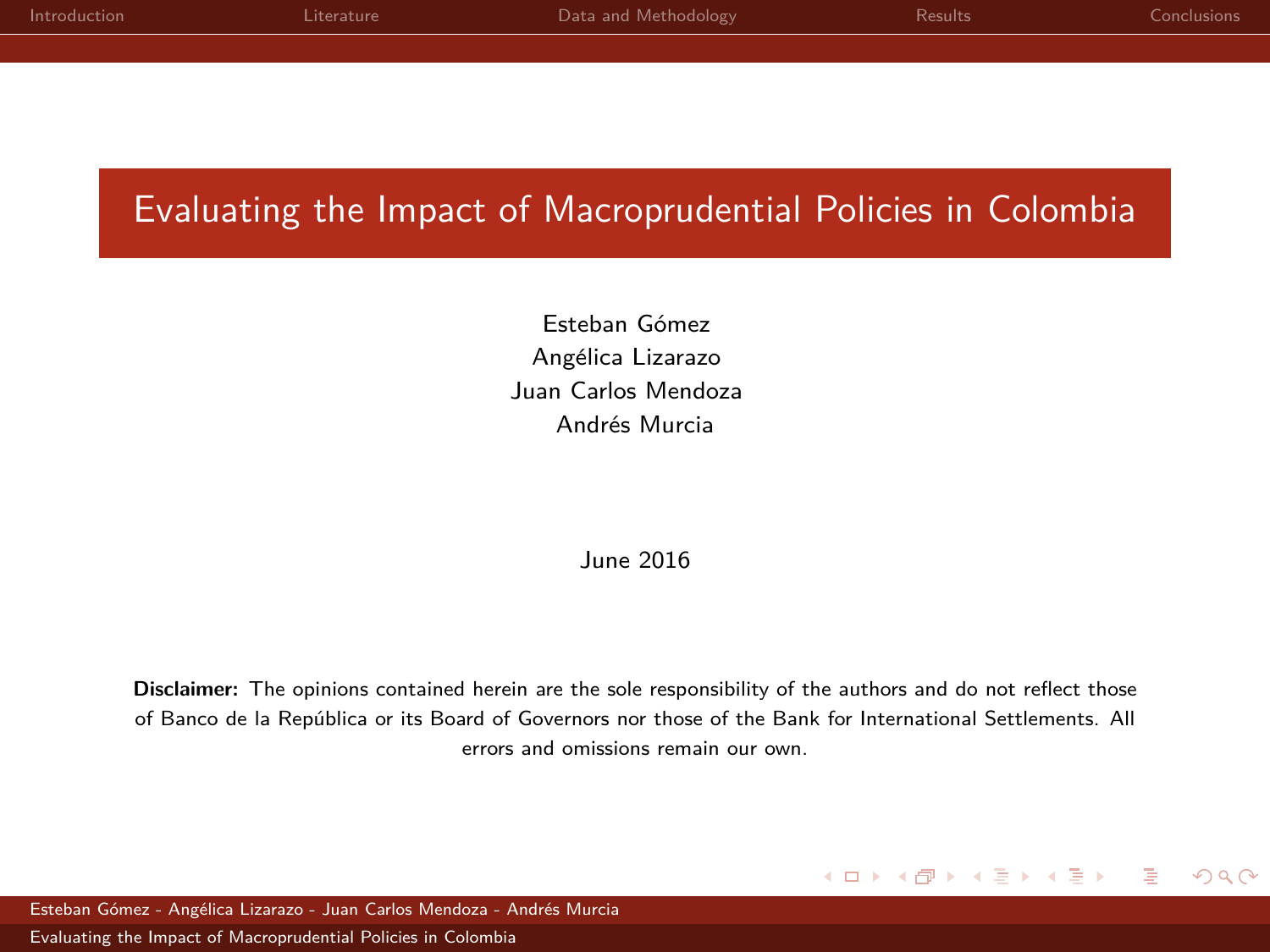<span id="page-1-0"></span>

| Introduction                | Literature | Data and Methodology | <b>Results</b> | <b>Conclusions</b> |
|-----------------------------|------------|----------------------|----------------|--------------------|
|                             |            |                      |                |                    |
| Introduction and Motivation |            |                      |                |                    |

- During 2006-2009 Colombia's economy presented certain imbalances:
	- i. Excessive capital inflows  $\rightarrow$  current account deficit rose from 1.8% to 3.6% of GDP between the second half of 2006 and the first half of 2007.
	- ii. High credit growth  $\rightarrow$  real credit growth went from 11.8% in December 2005 to 27.3% twelve months later.
	- iii. Robust housing price dynamics.
- In response the Central Bank increased the intervention rate gradually (400 bps between April 2006 and July 2008)...
- ...but transmission was sluggish and there was a limited reaction of credit dynamics.
- In this context, a marginal reserve requirement was implemented  $\rightarrow$  attenuate high loan growth and leverage of private agents.
- In addition, to prevent possible arbitrages and to limit substitution from local to external borrowing, a reserve requirement for short-term external borrowing was reactivated  $\rightarrow$ simultaneously, the Ministry of Finance established a deposit on FX portfolio flows and, a year later, a minimum holding period for FDI was imposed.
- **Finally, the Financial Superintendency designed a new system of countercyclical provisions.**

イロト イ押ト イヨト イヨト

 $QQ$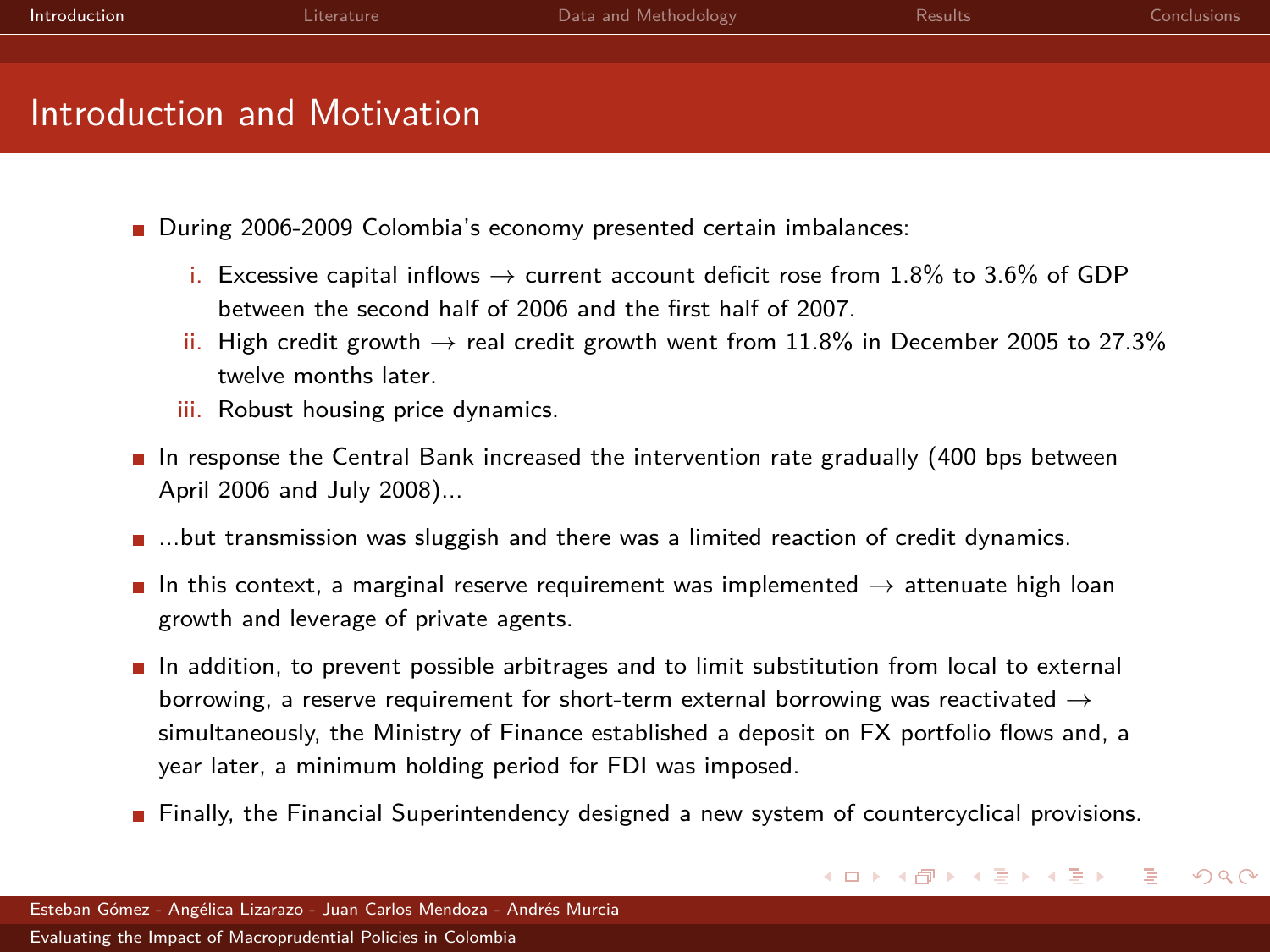| Introduction                | Literature | Data and Methodology | <b>Results</b> | Conclusions: |
|-----------------------------|------------|----------------------|----------------|--------------|
|                             |            |                      |                |              |
| Introduction and Motivation |            |                      |                |              |

- $\blacksquare$  The conjunction of this policies seems to have been effective...
- ...giving the Central Bank enough space for acting in a countercyclical fashion when the external shock hit in 2008.

Figure: Credit Dynamics, Macroprudential Policies and Central Bank Policy Rate



Source: Superintendencia Financiera de Colombia and Banco de la República; authors' calculations.

 $QQQ$ 

イロト イ母 トイヨ トイヨト

Esteban Gómez - Angélica Lizarazo - Juan Carlos Mendoza - Andrés Murcia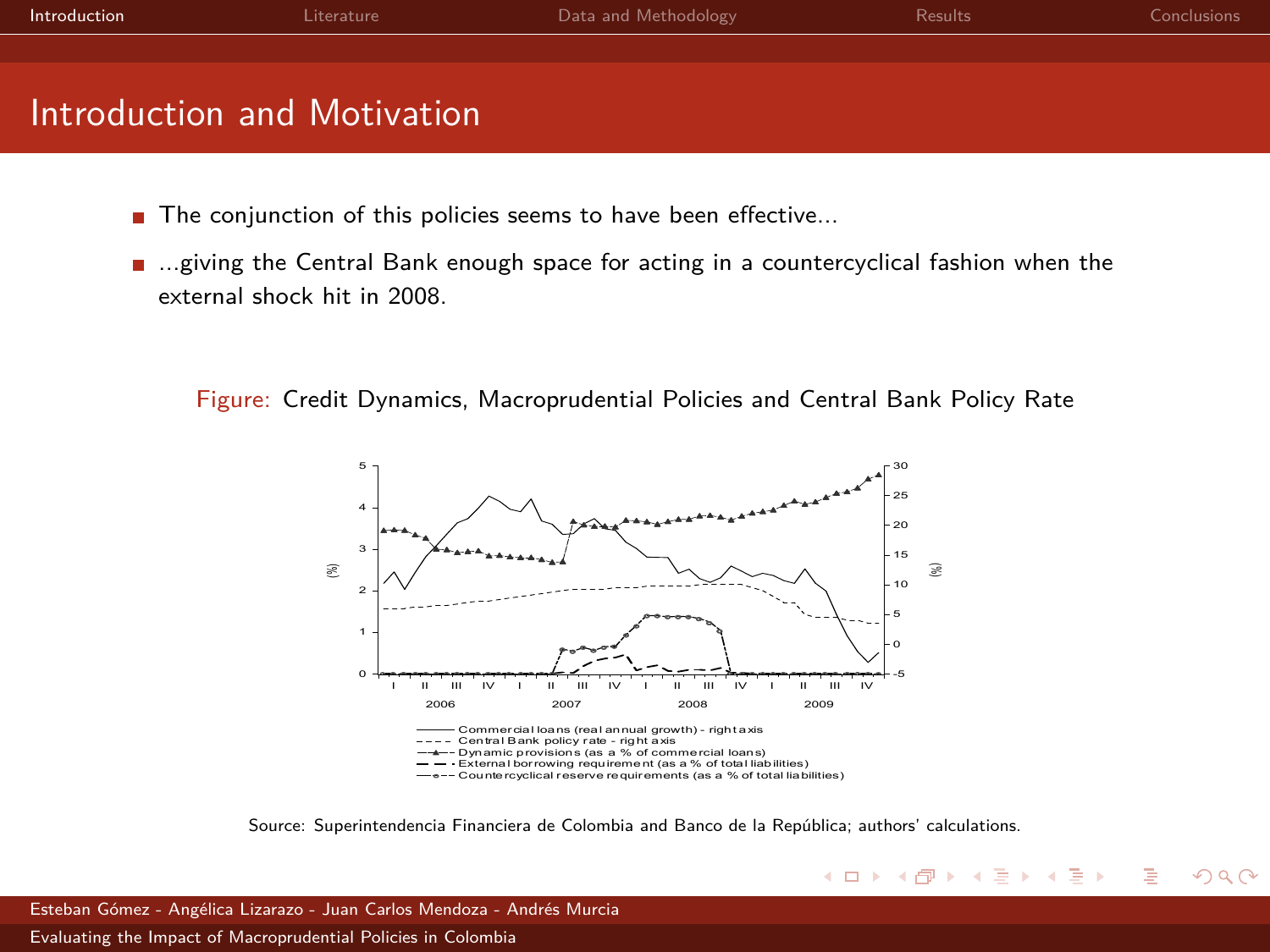| Introduction                | Literature | Data and Methodology | <b>Results</b> | <b>Conclusions</b> |
|-----------------------------|------------|----------------------|----------------|--------------------|
|                             |            |                      |                |                    |
|                             |            |                      |                |                    |
| Introduction and Motivation |            |                      |                |                    |

- Though this would point to the effectiveness of the MPP tools in place, it is difficult to discern between the individual impact of each as well as to isolate these from the effects of the global financial crisis.
- Bottom-line: little is known about the real impact of these tools on the supply of credit and on banks' risk-taking.
- Yet, the experience of Colombia in the 2006-2009 period is especially rich and unexplored  $\rightarrow$ simultaneous use of tools for increasing resilience and containing build-up of risks.
- i. Dynamic provisions
- ii. Countercyclical reserve requirements
- iii. External borrowing requirement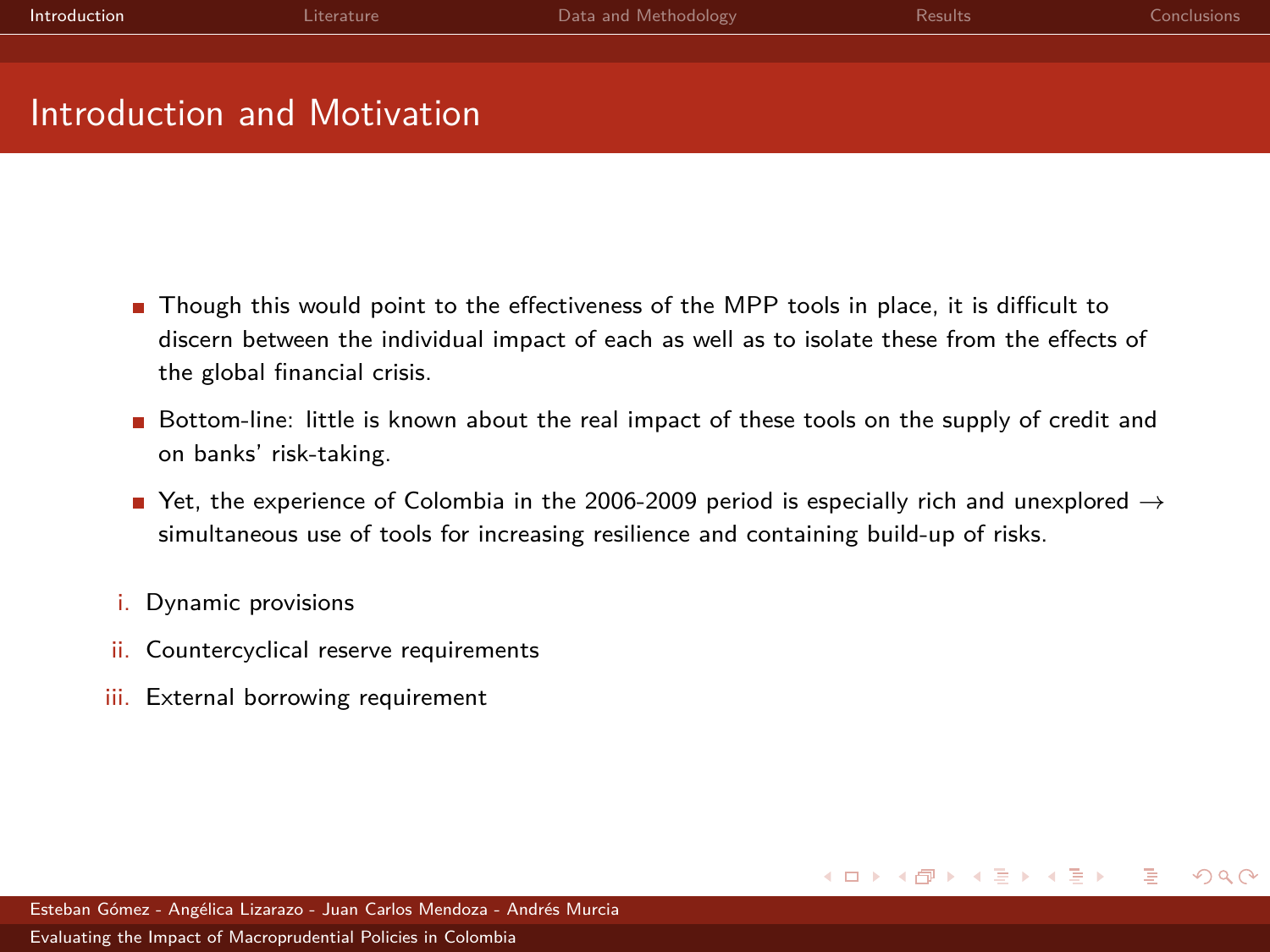<span id="page-4-0"></span>

| Introduction         | Literature | Data and Methodology | <b>Results</b> | <b>Conclusions</b> |
|----------------------|------------|----------------------|----------------|--------------------|
|                      |            |                      |                |                    |
|                      |            |                      |                |                    |
| Related Literature ' |            |                      |                |                    |

- There is not a wide literature about the effectiveness of macroprudential policies and their interaction with monetary policy using microdata.
	- Macroprudential policy toolkit is comprised of a variety of tools and targets various objectives, which are difficult to disentangle in practice: this analysis should take in consideration the time and cross-sectional dimensions of systemic risk.
	- Cumulative experience and information required for performing proper evaluations is not particularly rich.
- The state-of-the-art in the evaluation of the impact of macroprudential policies on diverse economic variables of interest can be differentiated depending on the information used:
	- I. Aggregate information at the country level (most of the papers in the literature).
	- II. Bank level data.
	- III. Information at the bank-debtor relationship level or credit registry data.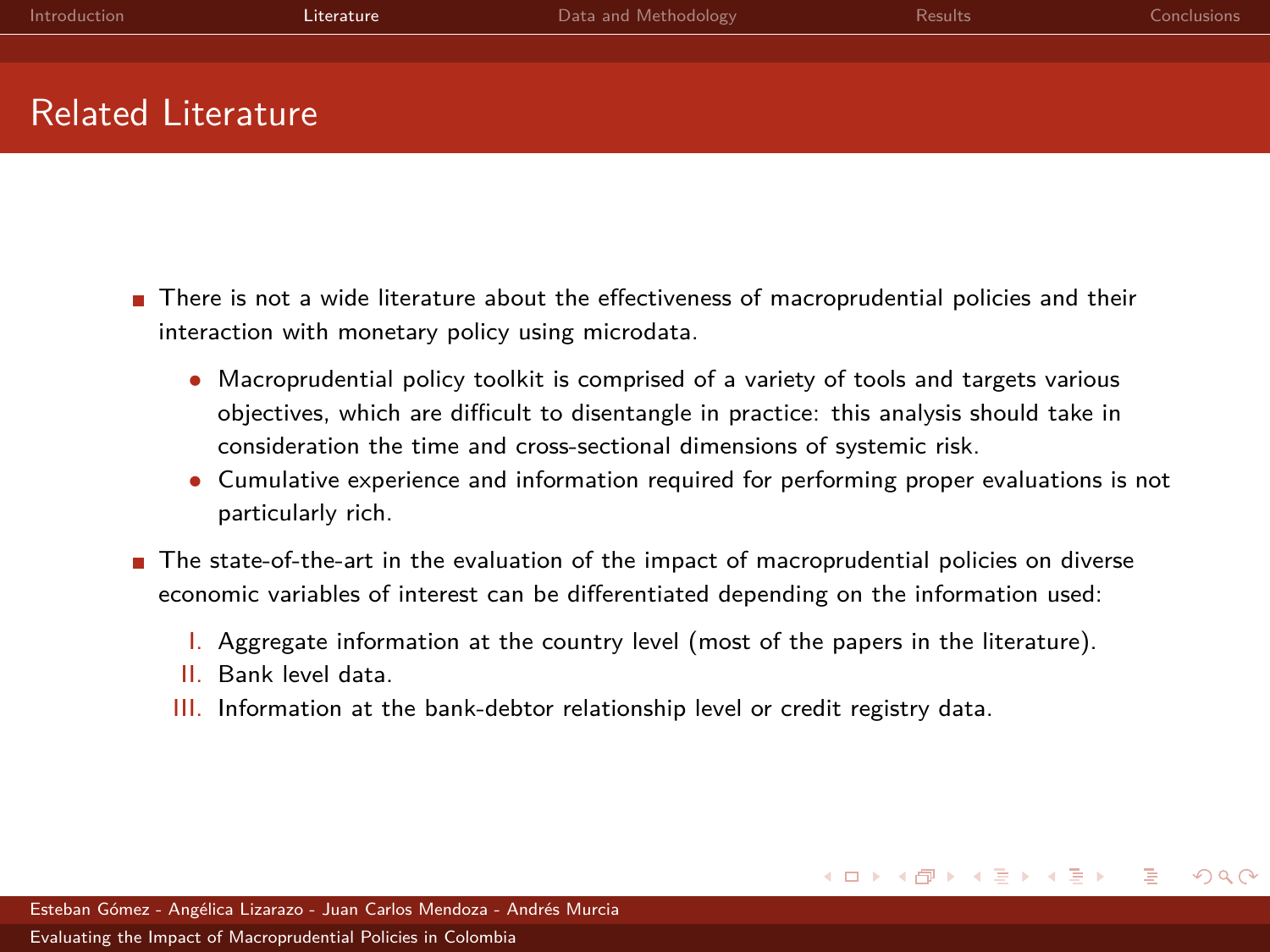| Introduction       | Literature | Data and Methodology | <b>Results</b> | <b>Conclusions</b> |
|--------------------|------------|----------------------|----------------|--------------------|
|                    |            |                      |                |                    |
|                    |            |                      |                |                    |
| Related Literature |            |                      |                |                    |

### I. Aggregate country level data

- Bakker et al. (2012): macroprudential policies can reduce the impact of a bust, diminishing the impact on the real economy.
- Bruno et al. (2015), Cerutti et al. (2015) and Akinci & Olmstead-Rumsey (2015): tightening is associated with lower bank credit growth and housing prices.
	- \* Bruno et al. (2015): macroprudential policies are more successful when they complement monetary policy by reinforcing monetary tightening, than when they act in opposite directions.
	- \* Cerutti et al. (2015): the effects appear to be smaller in more financially developed and open economies.
- Tovar et al. (2012) and Agénor & da Silva (2016): reserve requirements had transitory effects on credit growth and played a complementary role to monetary policy.
- Vargas et al. (2010): in Colombia, reserve requirements are important long-run determinants of business loan interest rates and have been effective in strengthening the pass-through from policy to deposit and lending interest rates.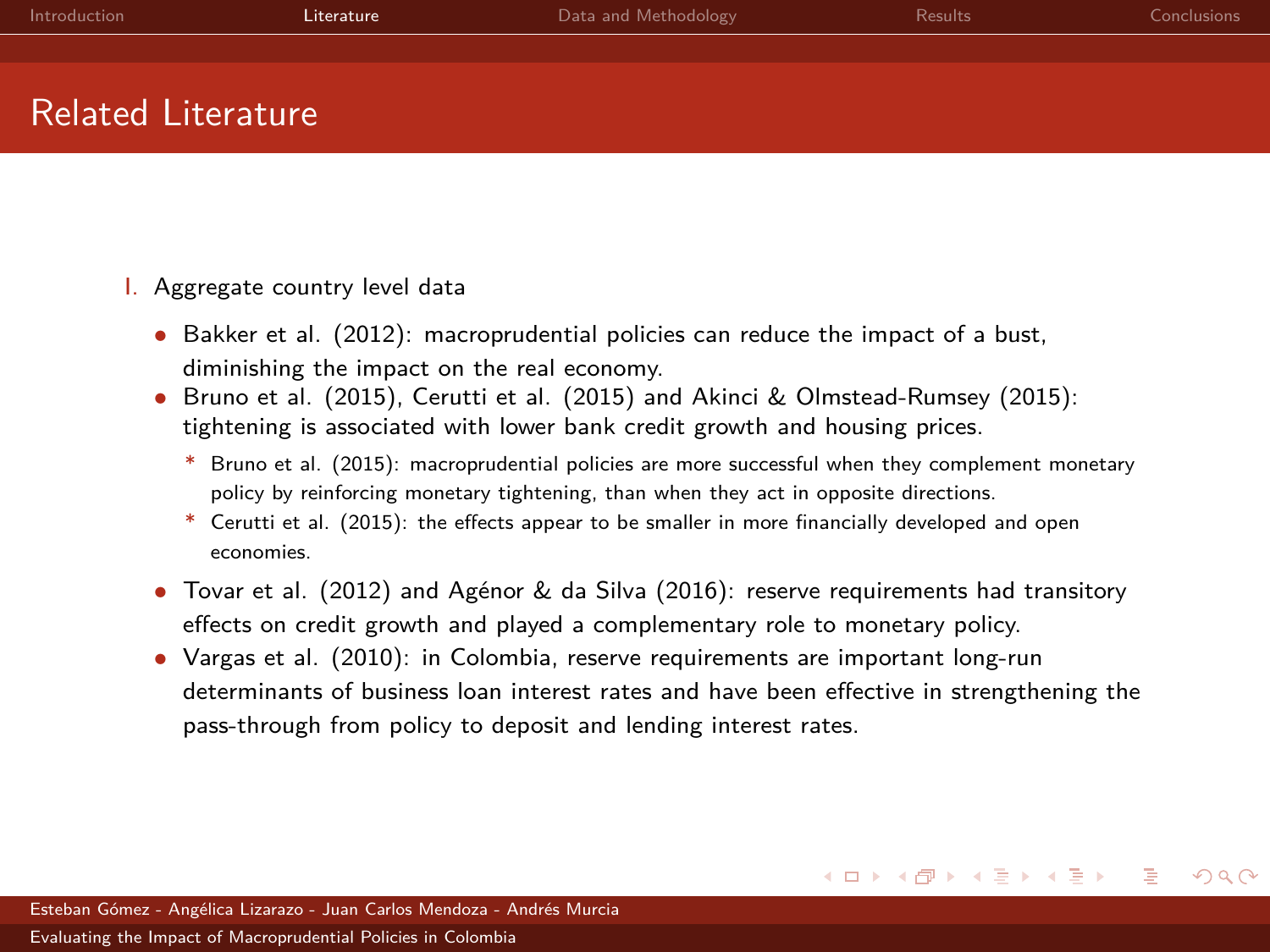| Introduction              | Literature | Data and Methodology | <b>Results</b> | Conclusions |
|---------------------------|------------|----------------------|----------------|-------------|
|                           |            |                      |                |             |
| <b>Related Literature</b> |            |                      |                |             |

- II. Bank-level data
	- Claessens et al. (2013): DTI and LTV ratios seem to be comparatively more effective than capital requirements as tools for containing credit growth. Limits on foreign currency lending are effective in reducing bank leverage during booms.
	- Wang & Sun (2013): reserve requirements and housing related policies in China can be useful to reduce procyclicality, but are not enough to reduce systemic risks.
	- Aiyar et al. (2014): generation of spill-over effects  $\rightarrow$  banks tend to reduce lending when capital ratios increase, but non-UK regulated banks (resident foreign branches) increased lending in response to tighter capital requirements on regulated banks.
- IIII. Bank-debtor relationship level data or credit registry data
	- Jiménez et al. (2012): countercyclical provisions in Spain were successful in reducing the effects of a credit crunch, but they were not as successful in curbing the pre-crisis credit boom.
	- López et al. (2014): countercyclical provisions in Colombia effectively helped reduce the amplitude of credit cycles.
	- Dassatti & Peydró (2014): reserve requirements for foreign deposits in Uruguay reduced credit supply, more affected banks increased their exposure to riskier firms and larger banks were less affected by this regulation.

 $\Omega$ 

イロト イ母ト イヨト イヨト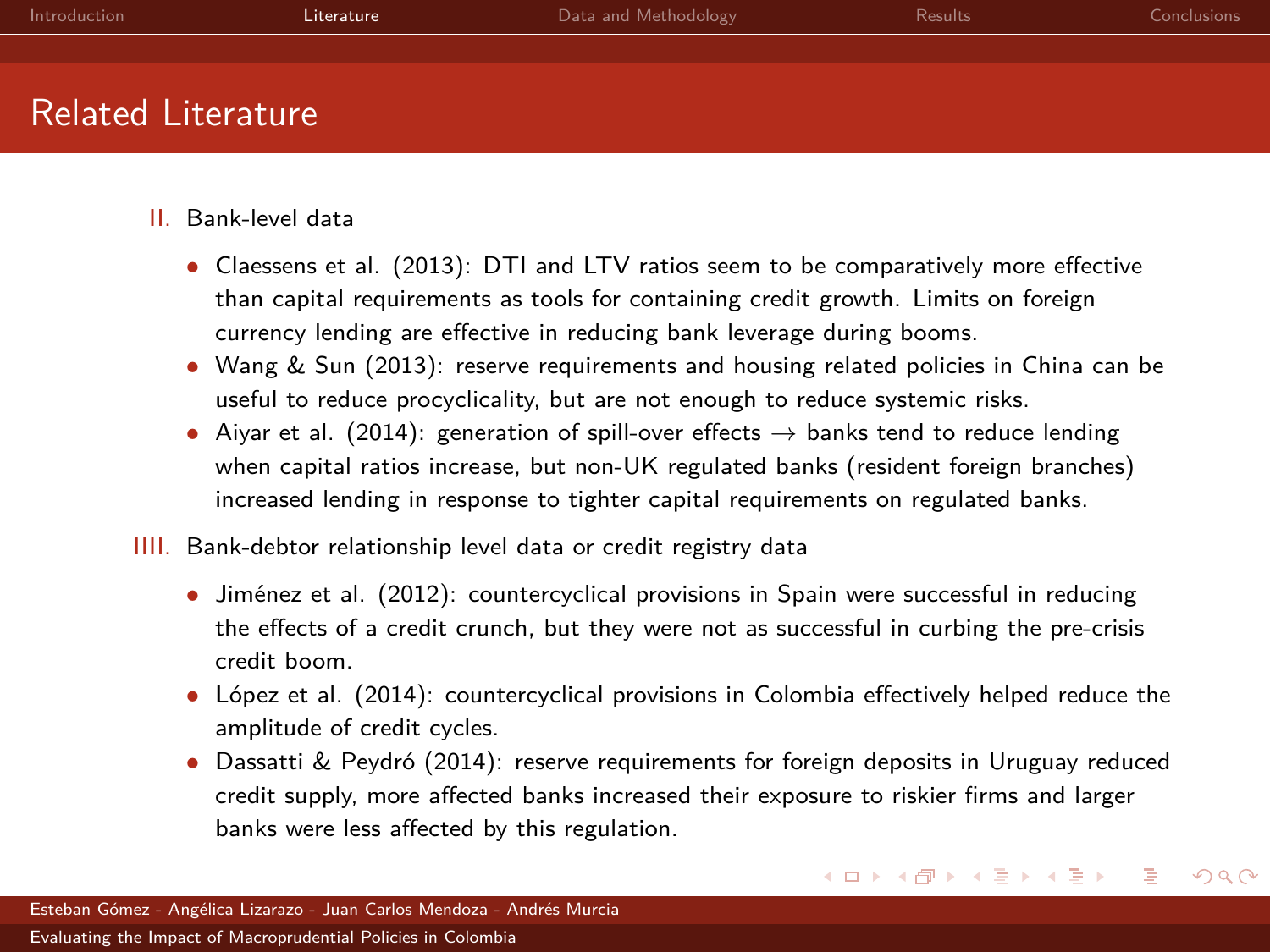<span id="page-7-0"></span>

| Introduction | Literature | Data and Methodology | Results | <b>Conclusions</b> |
|--------------|------------|----------------------|---------|--------------------|
|              |            |                      |         |                    |
|              |            |                      |         |                    |
| Data         |            |                      |         |                    |

- Quarterly dataset containing microdata on the loan-by-loan operations of firms in the commercial portfolio of banking institutions between 2006Q1 and 2009Q4.
	- \* Commercial loans averaged 61.3% of total loans in the financial system.
	- \* Firm's commercial loans with banks represented roughly 72% of the total commercial portfolio.
- Time horizon: the year prior to the adoption of the macroprudential policies to be evaluated as well as the year following their elimination (countercyclical reserve and external borrowing requirements) or last modification (dynamic provisions).

| <b>Total Observations</b> | 1.953.520 |
|---------------------------|-----------|
| <b>Banks</b>              | つつ        |
| Debtors                   | 152.862   |
| Bank-debtor relations     | 272.306   |

#### **General characteristics of the firms-only sample**

Source: Superintendencia Financiera de Colombia; authors' calculations.

イロト イ押ト イミト イミト

 $QQ$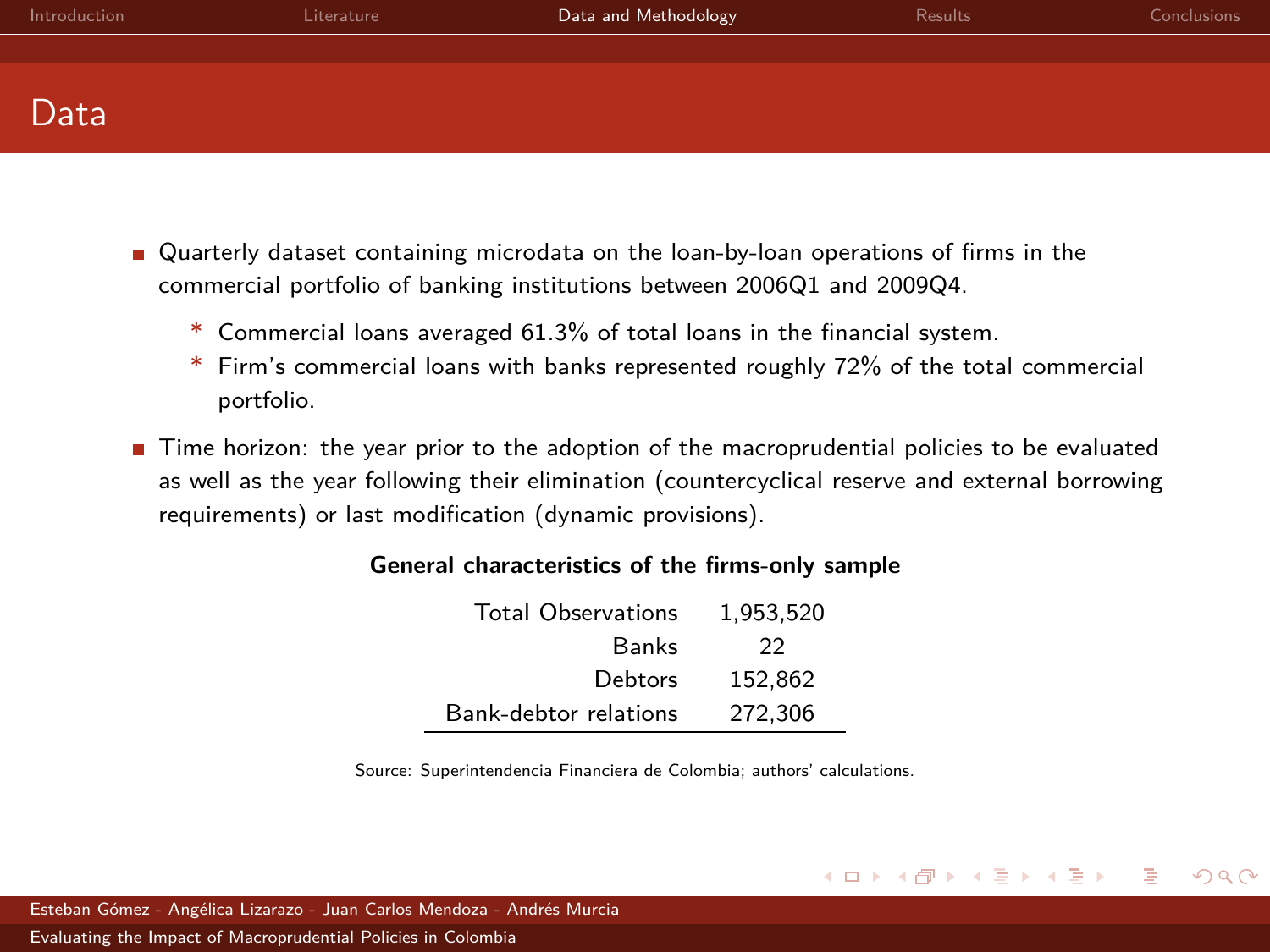| Introduction | Literature | Data and Methodology | <b>Results</b> | Conclusions |
|--------------|------------|----------------------|----------------|-------------|
|              |            |                      |                |             |
|              |            |                      |                |             |
| Data         |            |                      |                |             |

- Dataset incorporates those debtors that have loans in at least two consecutive quarters: a loan for a new bank-debtor relationship would be considered after two consecutive quarters.
- Focus on firms' commercial loans  $\rightarrow$  reduce data bias: intuitively have more stable and long-lasting banking relationships than individuals.

Credit growth, by sample - 2006Q1 - 2009Q4

A. Complete sample (individuals and firms) S. Firms

4 0 8

ৰ লী

 $QQ$ 



Source: Financial Superintendence; authors' calcul[ation](#page-7-0)s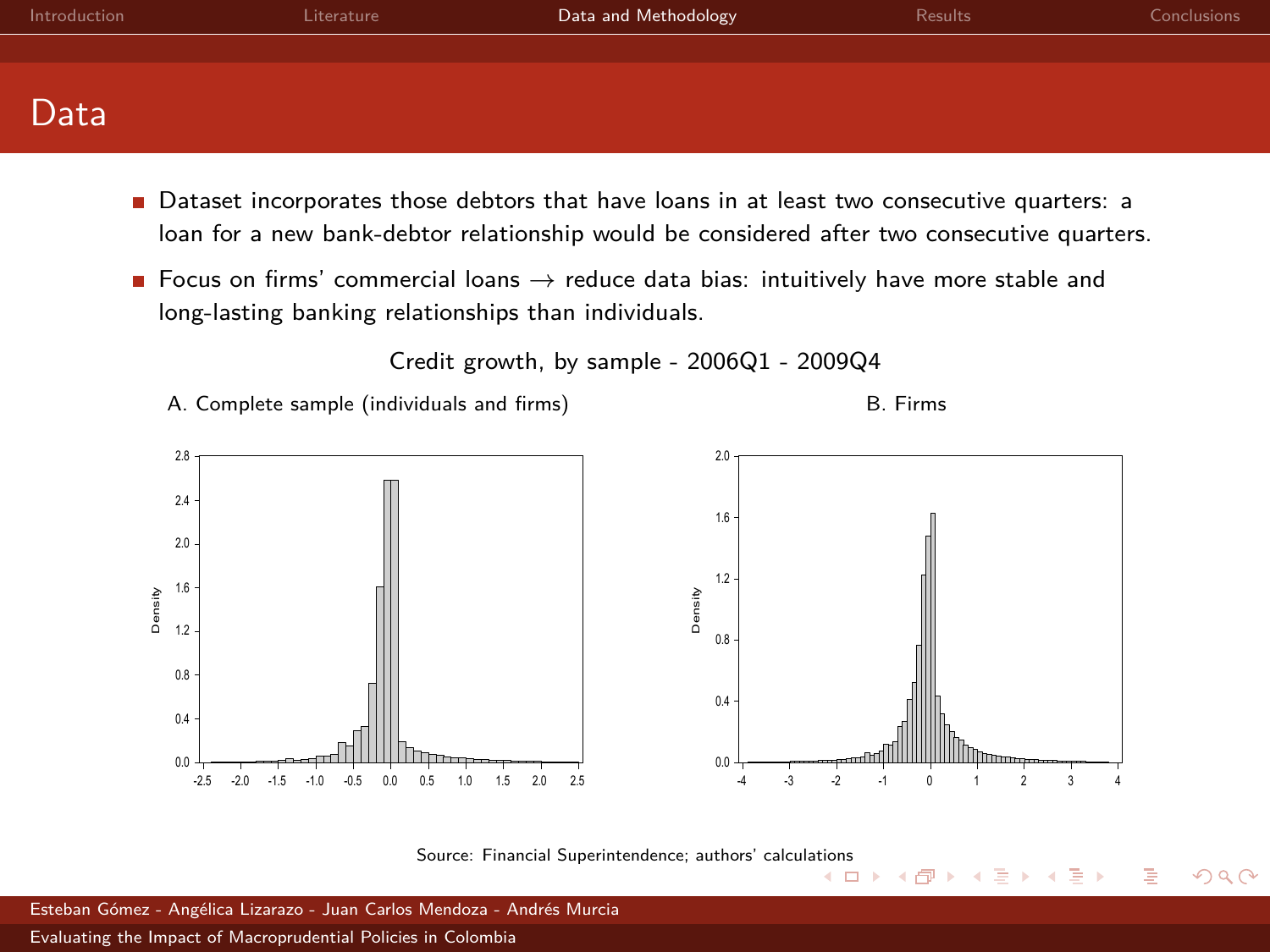| Introduction | Literature | Data and Methodology | Results | <b>Conclusions</b> |
|--------------|------------|----------------------|---------|--------------------|
|              |            |                      |         |                    |
|              |            |                      |         |                    |
| Data         |            |                      |         |                    |

- Close to 44% of the outstanding debt amount corresponded to short term loans.
- Loans of a larger amount have lower levels of risk materialization and of collateralization.

|                      | Debt amount | $#$ relationships |
|----------------------|-------------|-------------------|
| Maturity $< 1$ year  | 44.3%       | 33.67%            |
| Non-Performing loans | 2.11%       | 10.73%            |
| Collateralized loans | 27.17%      | 28.35%            |

Source: Superintendencia Financiera de Colombia; authors' calculations.

The mean amount of loans granted in the sample reached USD197,463 with a median time-to maturity of 1.42 years and an annual interest rate of 21%.

| Measure          | Debt amount (USD) | Loan rate $(\%)$ | Maturity (years) |
|------------------|-------------------|------------------|------------------|
| Central tendency | 197.463.25        | 20.95            | 1.42             |
| Dispersion       | 1.648.786         | 5.56             | 1.04             |

イロト イ母 トイラト イラト

 $QQ$ 

Source: Superintendencia Financiera de Colombia; authors' calculations.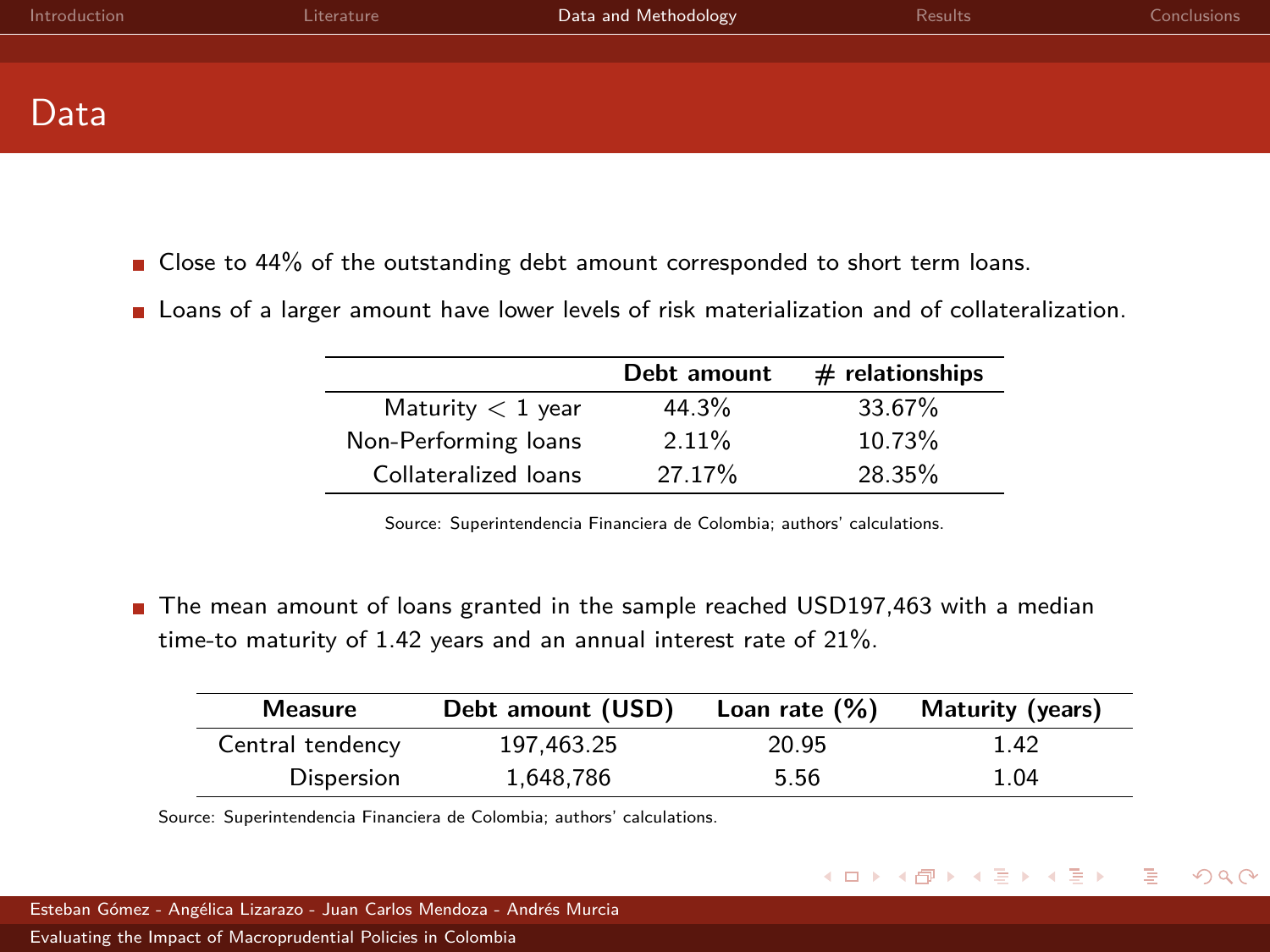| Introduction | Literature | Data and Methodology | <b>Results</b> | Conclusions |
|--------------|------------|----------------------|----------------|-------------|
|              |            |                      |                |             |
|              |            |                      |                |             |
| Methodology  |            |                      |                |             |

- To estimate the effects of the macroprudential tools on lending and bank riskiness a loan-by-loan database is employed.
- To perform the estimations distinct types of control variables are used: Macroeconomic indicators, banks financial ratios, and bank-debtor relationship characteristics.
- Different equations are estimated to check whether the macroprudential tools' effect on lending varies depending on different conditions, such as the business or financial cycle, the monetary policy stance and banks' and firms' riskiness.
- To perform the estimations a panel methodology using fixed effects is employed.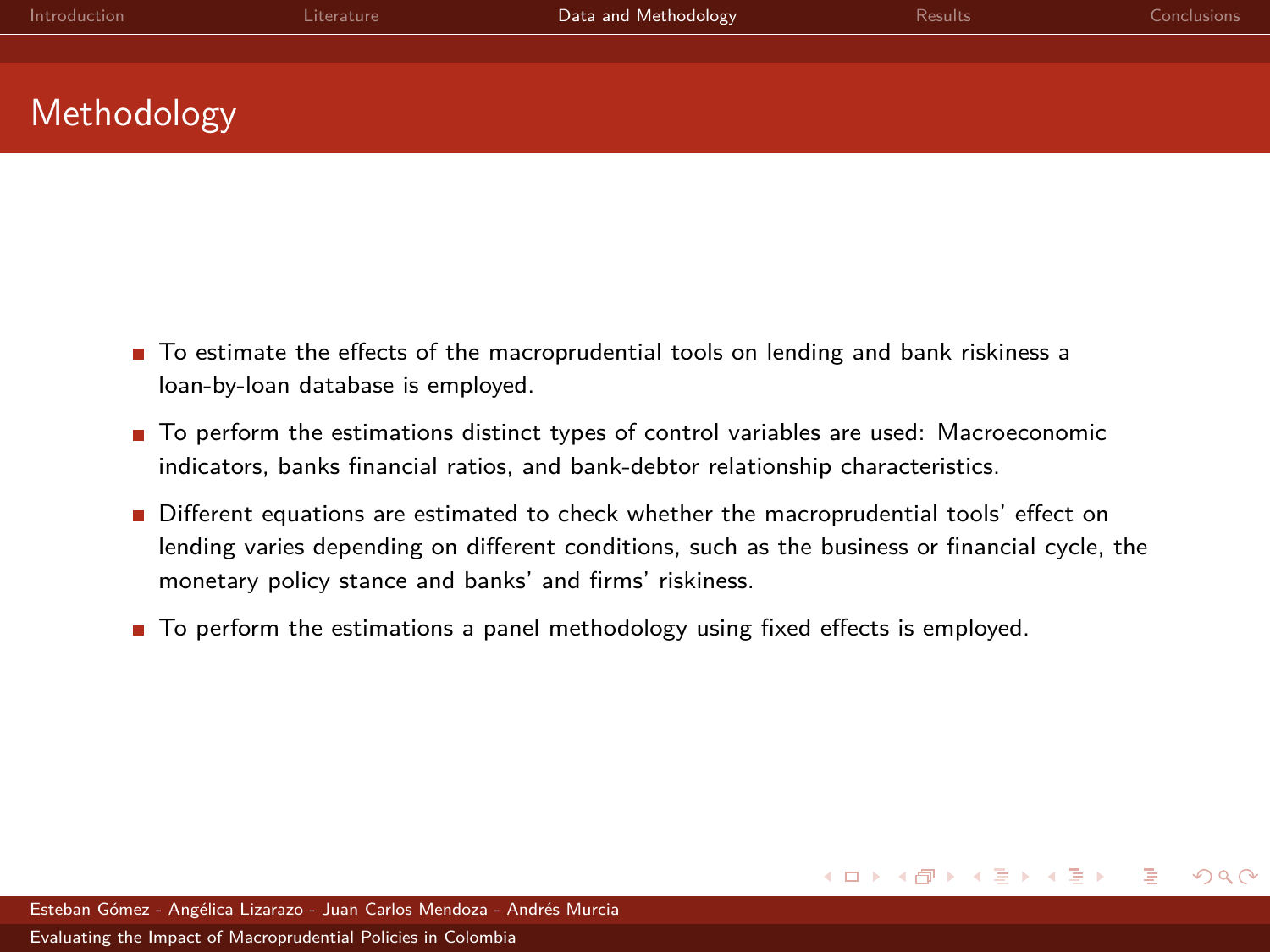| Introduction | Literature                           | Data and Methodology | <b>Results</b> | Conclusions |
|--------------|--------------------------------------|----------------------|----------------|-------------|
|              |                                      |                      |                |             |
|              |                                      |                      |                |             |
|              | Methodology - Variables' Description |                      |                |             |

The empirical strategy is comprised of three distinct exercises, as the effect of MPP on three variables of interest is assessed.

- $\blacksquare$  The dependent variables are: i) the quarterly growth of the actual value of loans (∆Log Credit<sub>br,t</sub>); ii) the quarterly change in the loans' interest rate (∆Interest rate<sub>br,t</sub>); and iii) the quarterly growth of the value of non-performing loans ( $\Delta Log NPL_{br,t}$ ).
- $\blacksquare$  The specification used for the three macroprudential policies mentioned is: i) the ratio between the total amount of dynamic provisions and total commercial loans  $(DP_{br, t})$ ; ii) the amount of the external borrowing requirement to total liabilities ratio ( $EBR_{br,t}$ ); and iii) the amount of the countercyclical reserve requirement to total liabilities ratio  $(CRR<sub>br.t</sub>)$ .
- As some of the macroprudential tools were active at the same time, an aggregate variable is used to estimate the joint effect of the tools  $(MPP \text{ index}_{t})$ . This index captures the aggregate macroprudential policy stance of the country, and is defined as the sum of the three individual policies' dummy variables (dummies that take the value of 1 if the policy is in place and 0 otherwise).

イロト イ押ト イミト イミト

 $QQ$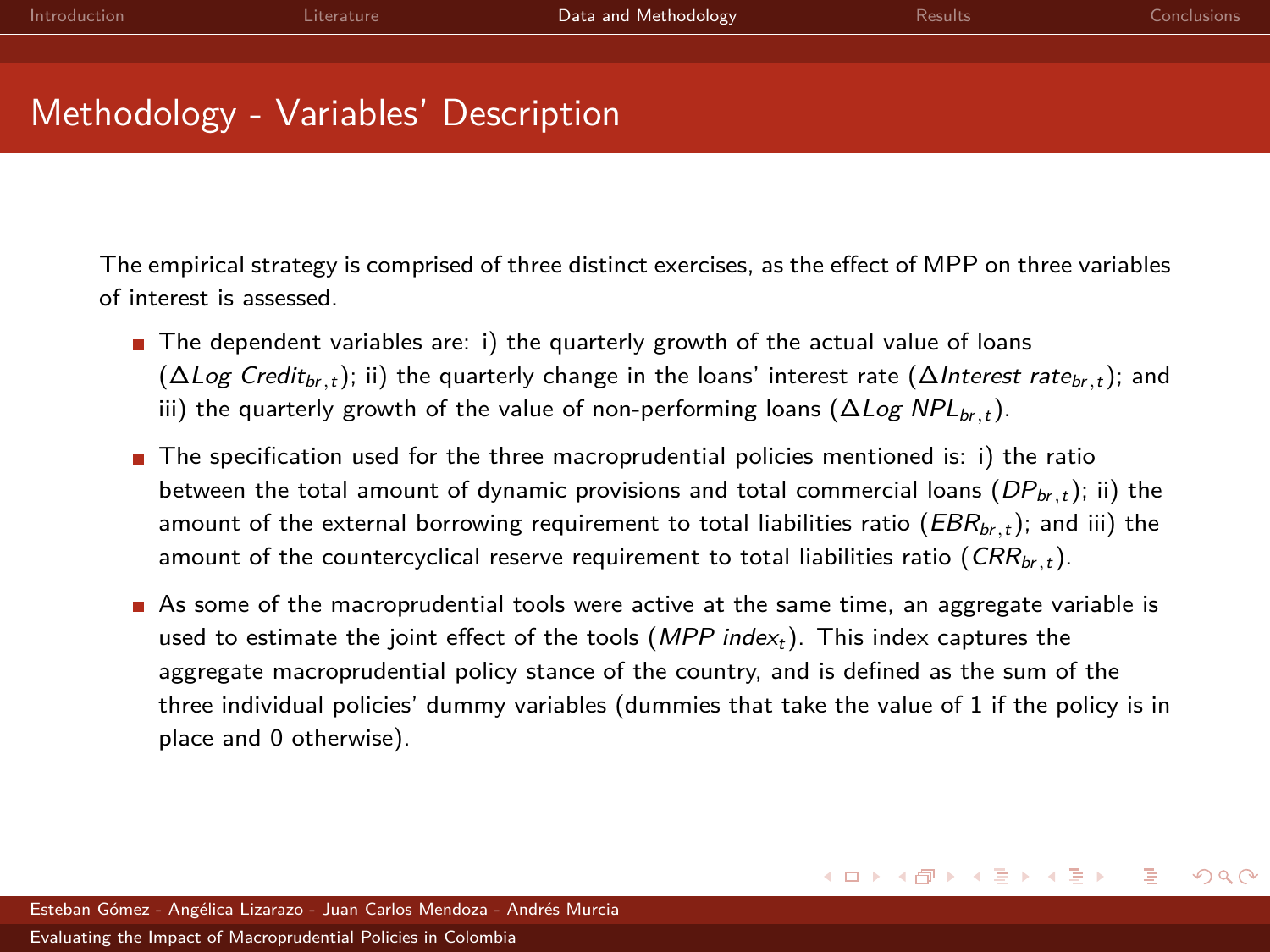| Introduction                         | Literature | Data and Methodology | <b>Results</b> | Conclusions |
|--------------------------------------|------------|----------------------|----------------|-------------|
|                                      |            |                      |                |             |
| Methodology - Variables' Description |            |                      |                |             |

Figure: Aggregate Macroprudential Policy Index, Commercial Loans and NPL Growth (2006Q1-2009Q4)





Esteban Gómez - Angélica Lizarazo - Juan Carlos Mendoza - Andrés Murcia [Evaluating the Impact of Macroprudential Policies in Colombia](#page-0-0)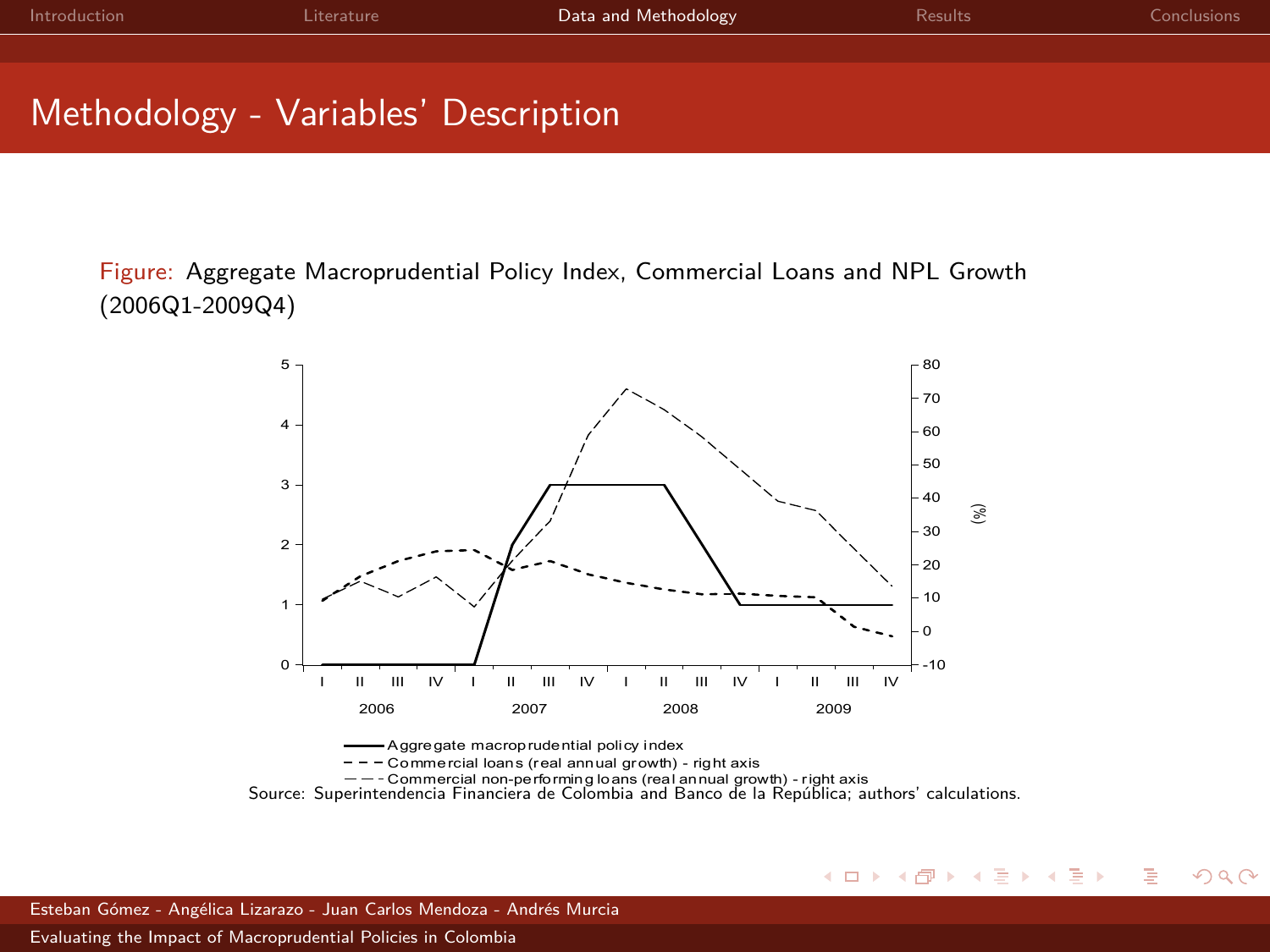| Introduction | l iterature | Data and Methodology                                  | <b>Results</b> | <b>Conclusions</b> |
|--------------|-------------|-------------------------------------------------------|----------------|--------------------|
|              |             |                                                       |                |                    |
|              |             |                                                       |                |                    |
|              |             | Methodology - Estimating the effects on Credit Growth |                |                    |

A fixed effects panel methodology is implemented, where the two dimensions of the panel are time  $(t)$  and the bank-debtor relationship  $(br)$ . Equation  $(1)$  is estimated to assess the effect of the macroprudential tools on lending dynamics.

<span id="page-13-0"></span>
$$
\Delta Log \text{ Credit}_{br,t} = \delta_{br} + \sum_{j=1}^{3} \beta_j \text{Macro Tool}_{br,t-i}^j + \sum_{j=1}^{5} \text{Macro Controls}_{t-i}^j + \sum_{j=1}^{5} \text{Bank Controls}_{br,t-i}^j
$$

$$
+ \text{Firm Controls}_{br,t-i} + \text{quarter}_{t} + \varepsilon_{br,t} \tag{1}
$$

Likewise, to confirm whether the effect of the business cycle over credit growth is altered by the stance of the macroprudential policies, equation [\(2\)](#page-13-1) is estimated.

<span id="page-13-1"></span>
$$
\Delta Log \text{ Credit}_{br,t} = \delta_{br} + \sum_{j=1}^{3} \beta_j \text{Macco Tool}_{br,t-i}^j + \sum_{j=1}^{5} \text{Macco Controls}_{t-i}^j + \sum_{j=1}^{5} \text{Bank Controls}_{br,t-i}^j
$$

$$
+ \text{Firm \text{Controls}_{br,t-i} + \gamma \Delta MPP \text{ index}_{t} * \Delta Log \text{ GDP}_{t-i} + \text{quarter}_{t} + \varepsilon_{br,t} \tag{2}
$$

 $QQ$ イロト イ母 トイヨ トイヨト

Esteban Gómez - Angélica Lizarazo - Juan Carlos Mendoza - Andrés Murcia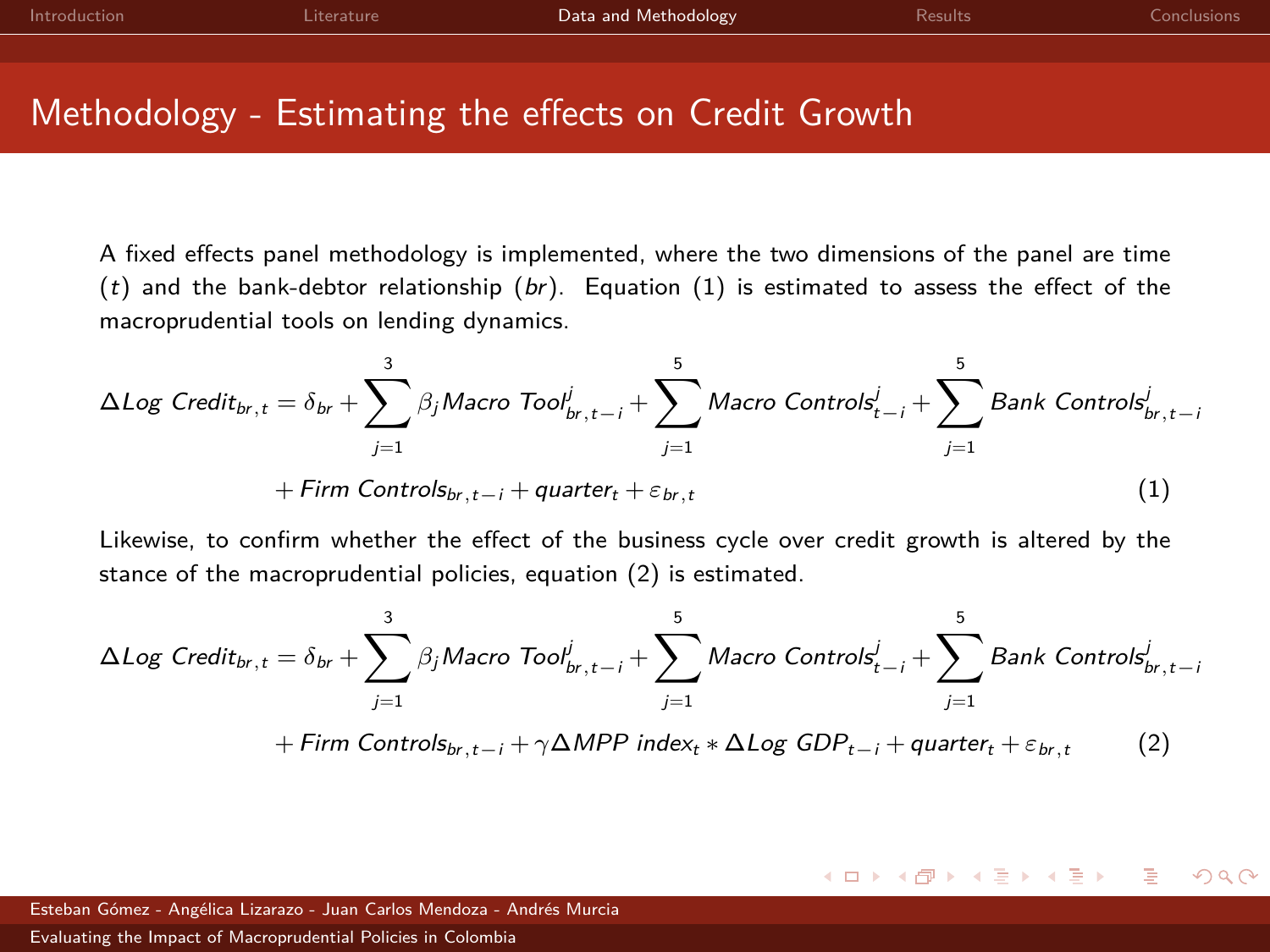| Introduction | Literature | Data and Methodology                                  | <b>Results</b> | <b>Conclusions</b> |
|--------------|------------|-------------------------------------------------------|----------------|--------------------|
|              |            |                                                       |                |                    |
|              |            |                                                       |                |                    |
|              |            | Methodology - Estimating the effects on Credit Growth |                |                    |

Using equation [\(3\)](#page-14-0) the intention is to test if a strong stance of the macroprudential policies reinforces the negative impact that increases in the monetary policy rate should have on lending dynamics (credit channel).

<span id="page-14-0"></span>
$$
\Delta Log \text{ Credit}_{br,t} = \delta_{br} + \sum_{j=1}^{3} \beta_j \text{Macco Tool}_{br,t-i}^j + \sum_{j=1}^{5} \text{Macco Controls}_{t-j}^j + \sum_{j=1}^{5} \text{Bank Controls}_{br,t-i}^j
$$

$$
+ \text{Firm Controls}_{br,t-i} + \theta \Delta MPP \text{ index}_{t} * \Delta MP \text{ rate}_{t-i} + \text{quarter}_{t} + \varepsilon_{br,t} \tag{3}
$$

Equation [\(4\)](#page-14-1), evaluates if the macroprudential policies affect the selection of debtors depending on their risk profile (i.e. risk-taking channel), and if its effects depend on the financial health of banking institutions.

<span id="page-14-1"></span>
$$
\Delta Log \text{ Credit}_{br,t} = \delta_{br} + \sum_{j=1}^{3} \beta_j \text{Macro Tool}_{br,t-j}^j + \sum_{j=1}^{5} \text{Macro Controls}_{t-j}^j + \sum_{j=1}^{5} \text{Bank Controls}_{br,t-j}^j
$$
\n
$$
+ \text{Firm Controls}_{br,t-j} + \alpha \Delta MPP \text{ index}_{t} * \text{Bank Risk}_{br,t} + \rho \Delta MPP \text{ index}_{t} * \text{Firm Risk}_{br,t} + \text{quarter}_{t} + \varepsilon_{br,t} \tag{4}
$$

#### イロト イ母 トイラト イラト  $QQ$

Esteban Gómez - Angélica Lizarazo - Juan Carlos Mendoza - Andrés Murcia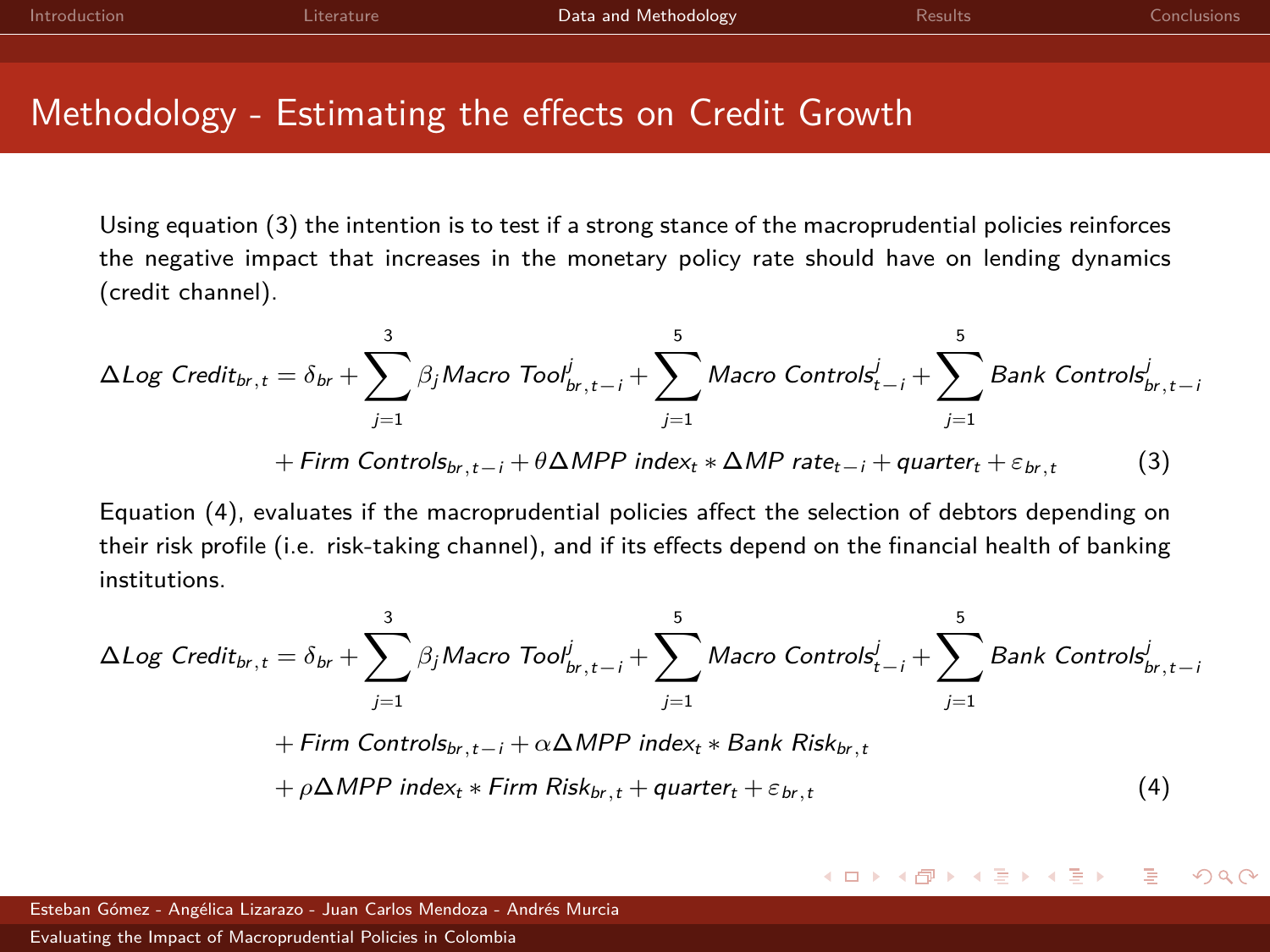| Introduction | l iterature. | Data and Methodology                                  | <b>Results</b> | <b>Conclusions</b> |
|--------------|--------------|-------------------------------------------------------|----------------|--------------------|
|              |              |                                                       |                |                    |
|              |              |                                                       |                |                    |
|              |              | Methodology - Estimating the effects on Credit Growth |                |                    |

To complement the previous analysis, equation [\(1\)](#page-13-0) is re-estimated using the aggregate macroprudential index (*MPP index<sub>t</sub>*) instead of the individual *Macro Tool* variables ([\(5\)](#page-15-0)).

<span id="page-15-0"></span>
$$
\Delta Log \, Credit_{br,t} = \delta_{br} + \beta \Delta MPP \, index_{t} + \sum_{j=1}^{5} \, Macc \, Controls_{t-i}^{j} + \sum_{j=1}^{5} Bank \, Controls_{br,t-i}^{j} + \text{Firm \, Controls}_{br,t-i} + \text{quater}_{t} + \varepsilon_{br,t} \tag{5}
$$

In this case *β* represents the marginal effects on credit growth of the macroprudential policy stance, and is expected to have a negative sign.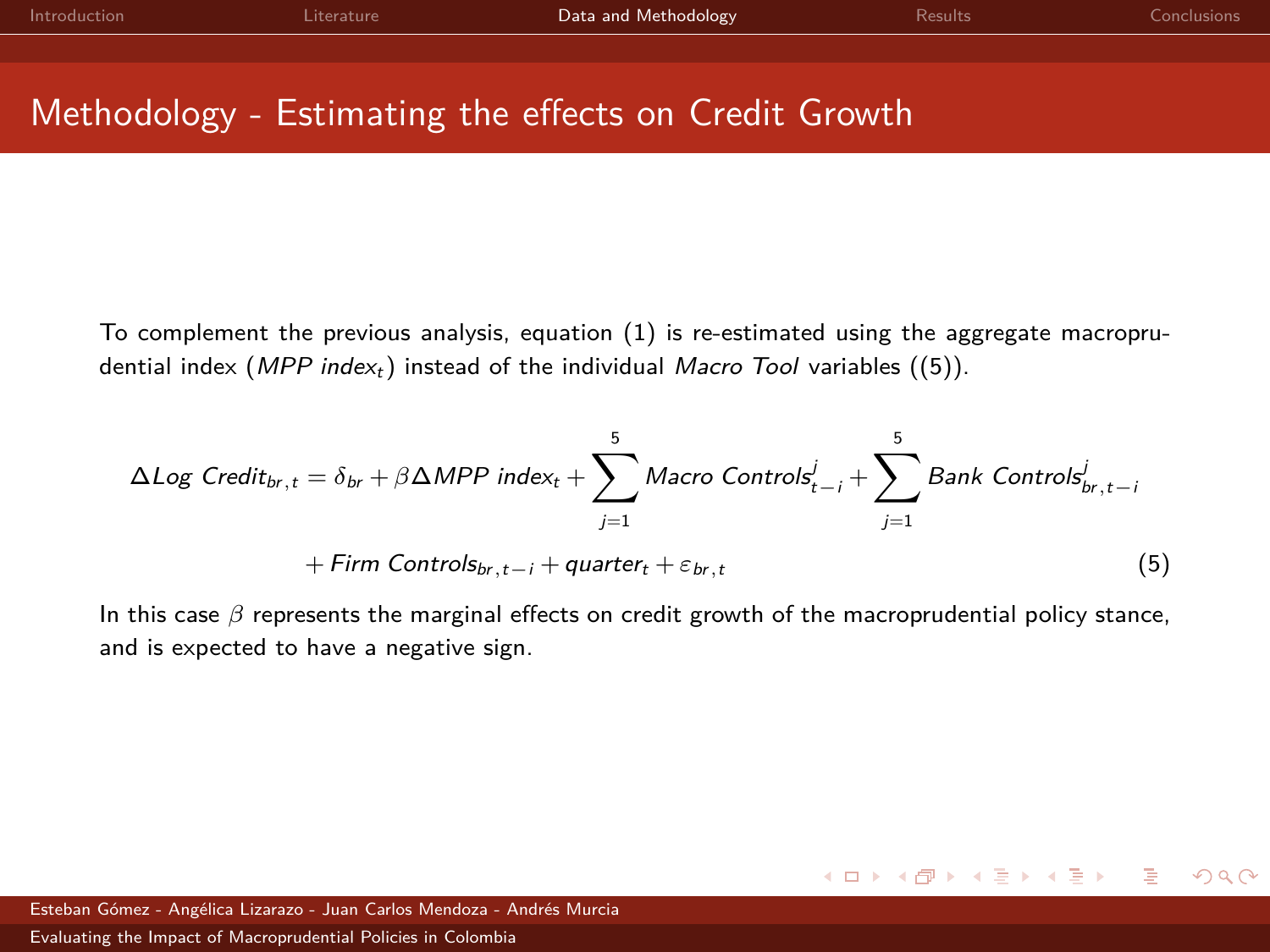| Introduction | Literature | Data and Methodology | Results | Conclusions |
|--------------|------------|----------------------|---------|-------------|
|              |            |                      |         |             |
|              |            |                      |         |             |

## Methodology - Estimating the effects on Loans' Interest Rates

Another interesting analysis is to quantify the potential effect of the macroprudential tools on the cost of lending.

$$
\Delta \text{Interest rate}_{br,t} = \delta_{br} + \sum_{j=1}^{3} \beta_j \text{Macco Tool}_{br,t-i}^j + \sum_{j=1}^{5} \text{Macco Controls}_{t-i}^j + \sum_{j=1}^{5} \text{Bank Controls}_{br,t-i}^j
$$

$$
+ \text{Firm Controls}_{br,t-i} + \text{quarter}_{t} + \varepsilon_{br,t} \tag{6}
$$

As the macroprudential tools that are evaluated may have different effects on banks' lending behavior, the expected signs of the *β*<sub>j</sub> are non-trivial. While some of the policies may create incentives to reduce exposure to riskier clients (e.g. provisions), others may lead to higher credit costs associated with a decline in available loanable funds. The previous equation is also estimated using the  $MPP$  index<sub>t</sub>.

$$
\Delta Interest\ rate_{br,t} = \delta_{br} + \alpha \Delta MPP\ index_{t} + \sum_{j=1}^{5} Macc\t\t\tControls_{t-j}^{j} + \sum_{j=1}^{5} Bank\ \text{Controls}_{br,t-j}^{j}
$$

$$
+ Firm\ \text{Controls}_{br,t-j} + quarter_{t} + \varepsilon_{br,t} \tag{7}
$$

#### $QQ$ イロト イ母ト イヨト イヨト

Esteban Gómez - Angélica Lizarazo - Juan Carlos Mendoza - Andrés Murcia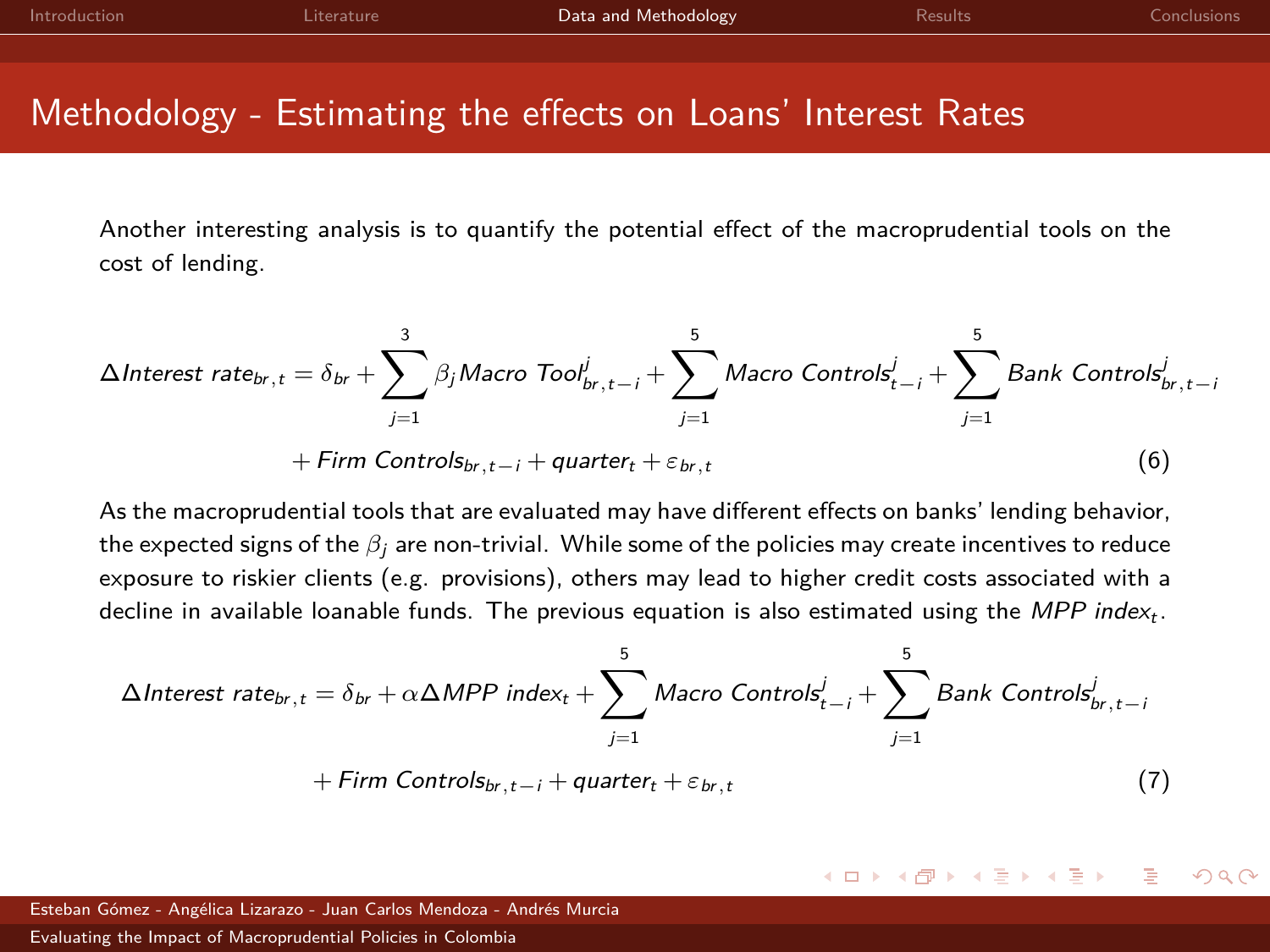<span id="page-17-2"></span>

| Introduction | Literature | Data and Methodology | Results | Conclusions |
|--------------|------------|----------------------|---------|-------------|
|              |            |                      |         |             |
|              |            |                      |         |             |

## Methodology - Estimating the effects on Non-Performing Loans

Equation [\(8\)](#page-17-0) is estimated in order to quantify the effect of each macroprudential tool on the riskiness of the banks' loan portfolio. The expected sign for *β*<sup>j</sup> should vary between policies and should be directly related to the impact of these tools on the loans' interest rates.

<span id="page-17-0"></span>
$$
\Delta Log \; NPL_{br,t} = \delta_{br} + \sum_{j=1}^{3} \beta_j Macco \; Tool_{br,t-i}^j + \sum_{j=1}^{5} Macco \; Controls_{t-i}^j + \sum_{j=1}^{5} Bank \; Controls_{br,t-i}^j
$$

$$
+ Firm \; Controls_{br,t-i} + quarter_t + \varepsilon_{br,t} \tag{8}
$$

Additionally, equation [\(9\)](#page-17-1) evaluates the effect of the aggregate stance of macroprudential policy on the behavior of non-performing loans.

<span id="page-17-1"></span>
$$
\Delta Log \; NPL_{br,t} = \delta_{br} + \sum_{i=0}^{2} \beta_j \Delta MPP \; index_{t-i} + \sum_{j=1}^{5} \text{Macco Controls}_{t-i}^{j} + \sum_{j=1}^{5} \text{Bank Controls}_{br,t-i}^{j}
$$

$$
+ Firm \; Controls_{br,t-i} + quarter_t + \varepsilon_{br,t} \tag{9}
$$

 $QQ$ 

イロト イ母ト イヨト イヨト

Esteban Gómez - Angélica Lizarazo - Juan Carlos Mendoza - Andrés Murcia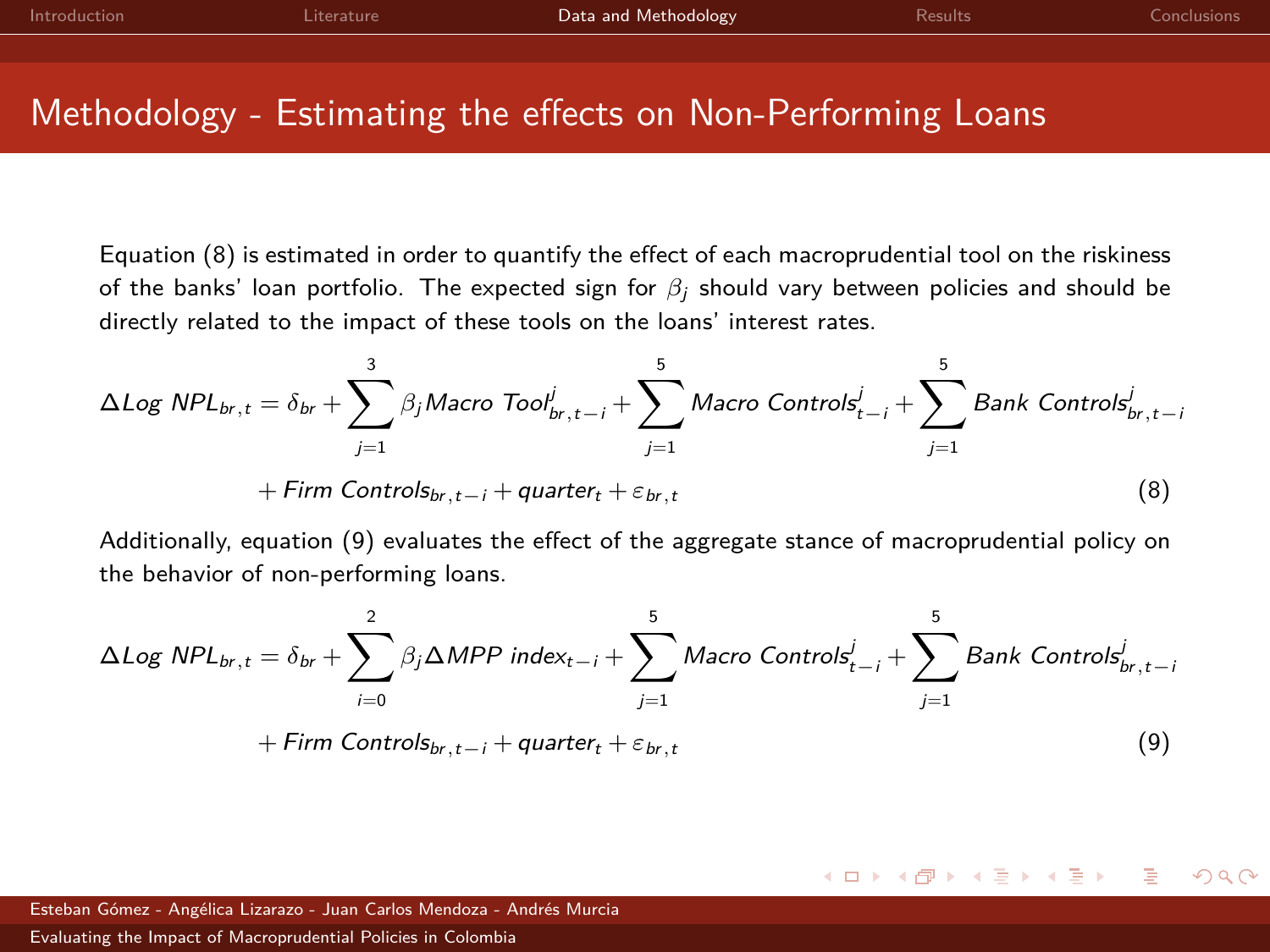<span id="page-18-0"></span>

| Introduction           | <b>Literature</b> | Data and Methodology | <b>Results</b> | <b>Conclusions</b> |
|------------------------|-------------------|----------------------|----------------|--------------------|
|                        |                   |                      |                |                    |
|                        |                   |                      |                |                    |
| Results on loan growth |                   |                      |                |                    |

| Relevant                                                               |             |             |             | <b>Equations</b> |             |
|------------------------------------------------------------------------|-------------|-------------|-------------|------------------|-------------|
| <b>Exogenous variables</b>                                             | (1)         | (2)         | (3)         | (4)              | (5)         |
| ${\it DP}_{br, t}$                                                     | $-0.511***$ | $-0.577***$ | $-0.512***$ | $-0.298***$      |             |
| $\textit{EBR}_{br,\,t}$                                                | 0.220       | 0.063       | 0.187       | 0.085            |             |
| $\mathit{CRR}_{br, t}$                                                 | $-0.665**$  | $-0.856***$ | $-0.720***$ | $-0.709***$      |             |
| $\triangle MPP$ index <sub>t</sub>                                     |             |             |             |                  | $-0.012***$ |
| $\triangle MPP$ index <sub>t</sub> $*\triangle ^{A} GDP_{t-1}$         |             | $-0.188***$ |             |                  |             |
| $\triangle MPP$ index <sub>t</sub> $*\triangle^A MP$ rate <sub>t</sub> |             |             | $-0.163$    |                  |             |
| $\triangle MPP$ index <sub>t</sub> * Firm Risk <sub>t</sub>            |             |             |             | $-0.005**$       |             |
| Firm Risk <sub>t</sub>                                                 |             |             |             | $-0.065***$      |             |
| $\triangle MPP$ index <sub>t</sub> * Zscore <sub>t</sub>               |             |             |             | $-0.004**$       |             |
| $Zscore_t$                                                             |             |             |             | $-0.005***$      |             |
| $\Delta^A$ Log GDP <sub>t-1</sub>                                      | $0.235**$   | $0.422***$  | $0.295**$   | $0.267***$       | $0.654***$  |
| $\Delta^A MP$ rate <sub>t</sub>                                        | $-0.648***$ | $-0.383***$ | $-0.583***$ | $-0.273**$       | $-0.364***$ |
|                                                                        |             |             |             |                  |             |

F Test p-value 0.000 0.000 0.000 0.0000 0.000 \* Statistically significant at the 10% level. [\\*\\* S](#page-17-2)t[atisti](#page-19-0)[cal](#page-17-2)[ly si](#page-18-0)[gni](#page-19-0)[fic](#page-17-2)[an](#page-18-0)[t](#page-20-0) [at](#page-21-0) [th](#page-17-2)e 5% level. \*\*\* Statistically significant at th[e 1](#page-18-0)[%](#page-20-0) [le](#page-21-0)[vel.](#page-0-0)<br>  $\Box \rightarrow \Box \rightarrow \Box \rightarrow \Box \rightarrow \Box \rightarrow \Box \rightarrow \Box$ 

 $2Q$ 

Observations 1,635,741 1,635,741 1,635,741 1,412,071 1,635,741 Hausman Test p-value 0.000 0.000 0.000 0.0000 0.000

Esteban Gómez - Angélica Lizarazo - Juan Carlos Mendoza - Andrés Murcia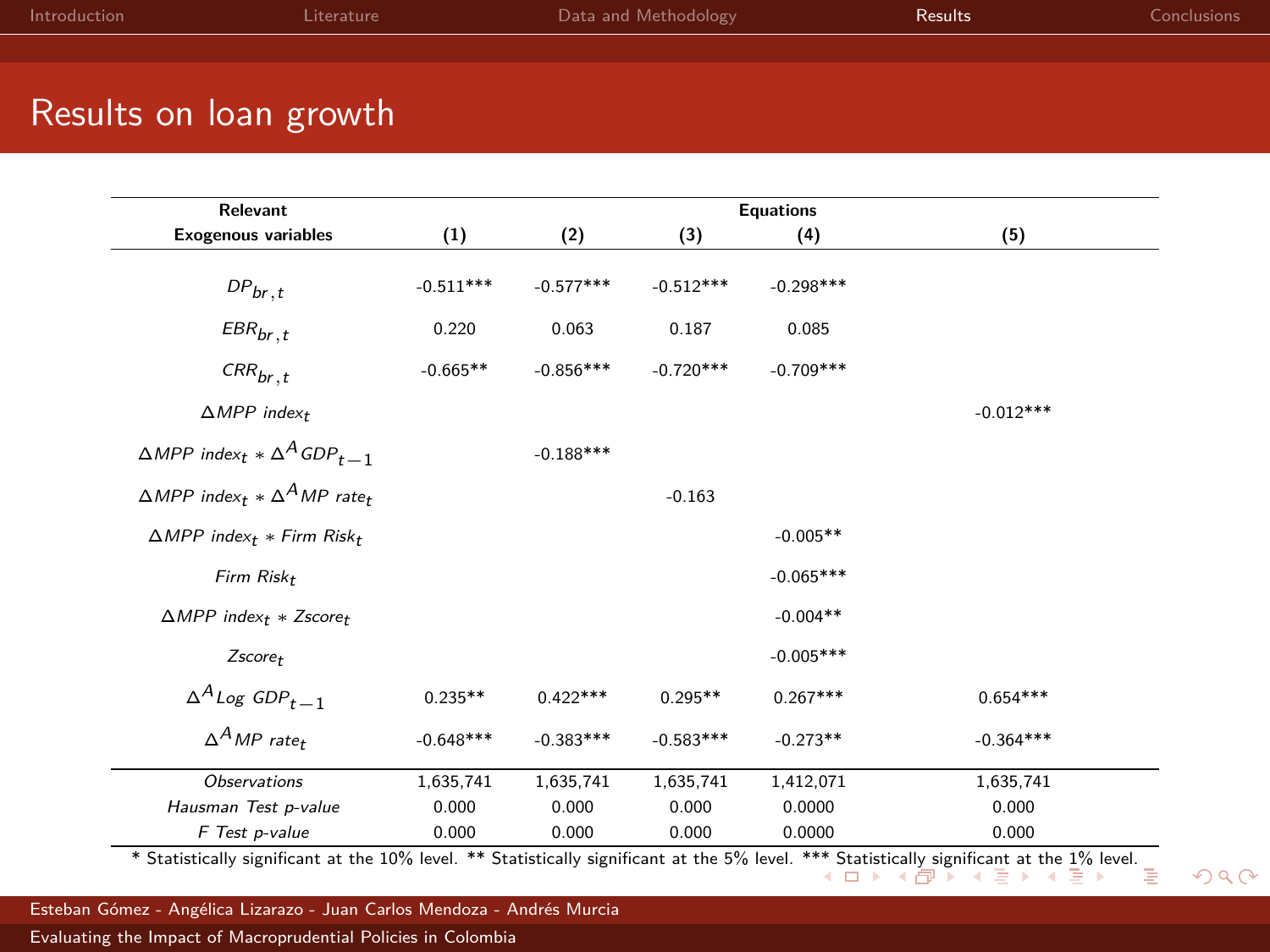<span id="page-19-0"></span>

| Introduction                      | Literature                                          | Data and Methodology | Results | Conclusions |
|-----------------------------------|-----------------------------------------------------|----------------------|---------|-------------|
|                                   |                                                     |                      |         |             |
|                                   |                                                     |                      |         |             |
| the company's company's company's | <b>Contract Contract Contract Contract Contract</b> |                      |         |             |

### Results on loans' interest rate

| Relevant                           | <b>Equations</b> |            |  |
|------------------------------------|------------------|------------|--|
| <b>Exogenous variables</b>         | (6)              | (7)        |  |
| $DP_{br, t}$                       | $-37.920***$     |            |  |
| $EBR_{br, t}$                      | 29.036***        |            |  |
| $CRR_{br, t}$                      | 73.854 ***       |            |  |
| $\triangle MPP$ index <sub>t</sub> |                  | 0.003      |  |
| $\Delta^Q$ Log GDP+                | 61.575***        | 80.234 *** |  |
| $\Delta^Q$ MP rate+                | 28.549***        | 21.956***  |  |
| <b>Observations</b>                | 1,459,331        | 1,459,331  |  |
| Hausman Test p-value               | 0.000            | 0.000      |  |
| F Test p-value                     | 0.000            | 0.000      |  |

\*\* Statistically significant at the 5% level.

\*\*\* Statistically significant at the 1% level.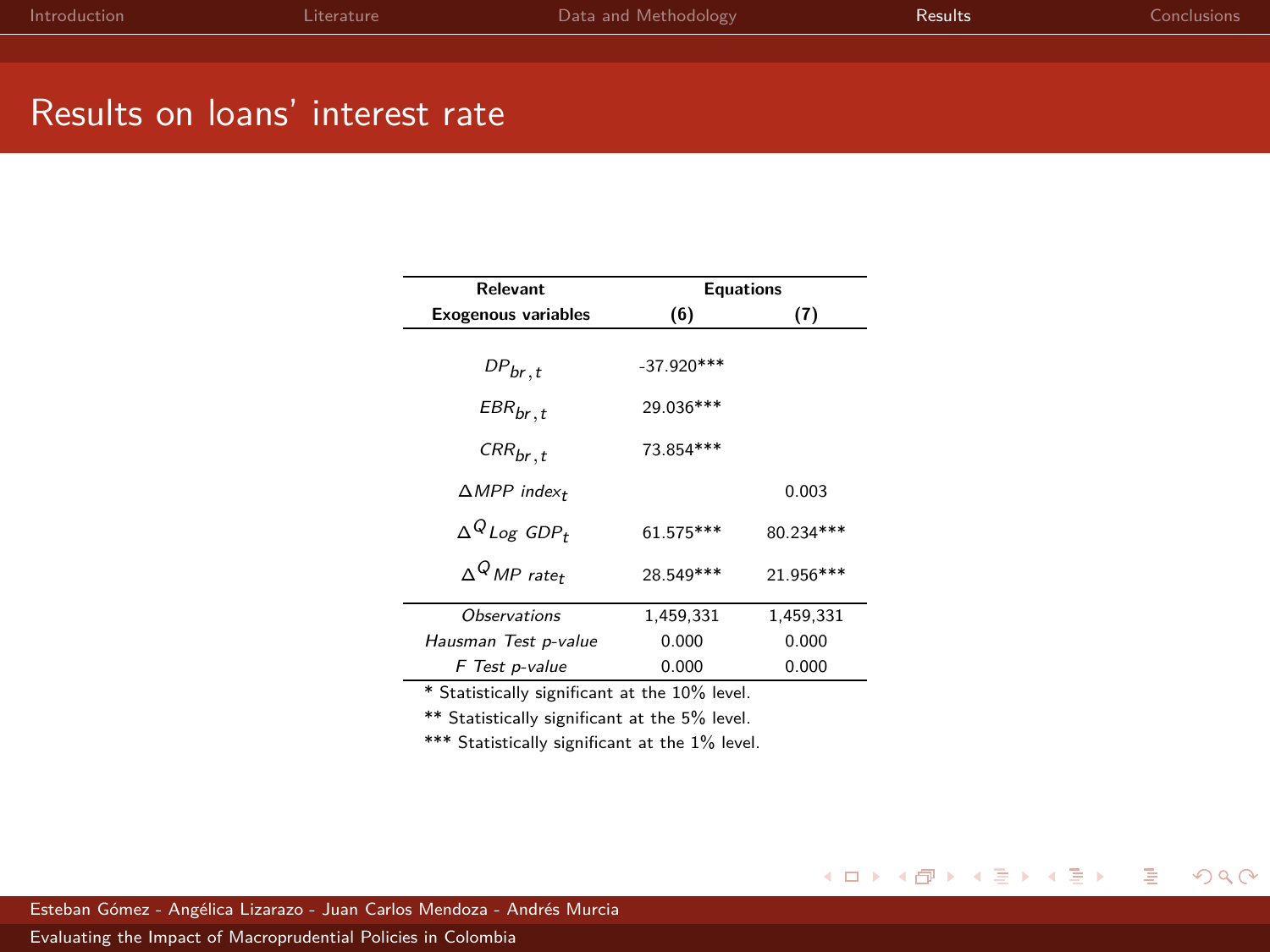<span id="page-20-0"></span>

| Introduction | Literature | Data and Methodology | <b>Results</b> | Conclusions |
|--------------|------------|----------------------|----------------|-------------|
|              |            |                      |                |             |
|              |            |                      |                |             |

## Results on non-performing loans

| <b>Relevant</b>                       | <b>Equations</b> |            |  |
|---------------------------------------|------------------|------------|--|
| <b>Exogenous variables</b>            | (8)              | (9)        |  |
| $DP_{br, t-2}$                        | $-0.682***$      |            |  |
| $EBR_{br,t-2}$                        | $-0.054$         |            |  |
| $CRR_{br, t-2}$                       | 0.452            |            |  |
| $\triangle MPP$ index <sub>t</sub>    |                  | $-0.010$   |  |
| $\triangle MPP$ index <sub>t -1</sub> |                  | 0.009      |  |
| $\triangle MPP$ index <sub>t -2</sub> |                  | $-0.008**$ |  |
| CGDP $\text{gap}_{t-1}$               | 1.585***         | $1.696***$ |  |
| $\Delta^Q MP$ rate <sub>t</sub> - 1   | 0.218            | $-0.379$   |  |
| <b>Observations</b>                   | 123,331          | 123,331    |  |
| Hausman Test p-value                  | 0.000            | 0.000      |  |
| F Test p-value                        | 0.000            | 0.000      |  |

\*\* Statistically significant at the 5% level.

\*\*\* Statistically significant at the 1% level.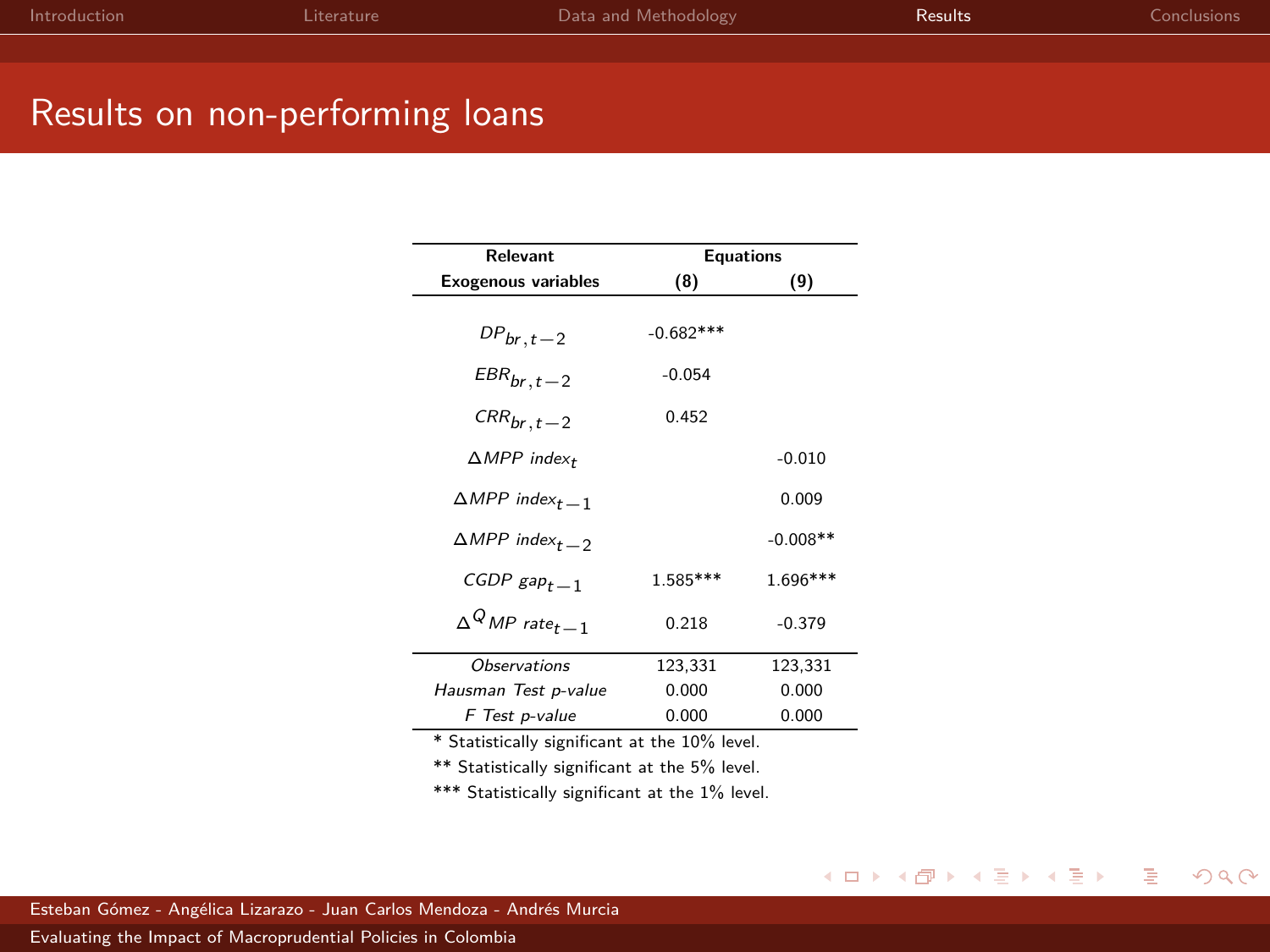<span id="page-21-0"></span>

| Introduction              | Literature | Data and Methodology | <b>Results</b> | <b>Conclusions</b> |
|---------------------------|------------|----------------------|----------------|--------------------|
|                           |            |                      |                |                    |
| <b>Concluding Remarks</b> |            |                      |                |                    |

- **Following the Global Financial Crisis of 2007-2008, considerable interest has been centered on** the relevance and virtues of MPP as a complement to microprudential and monetary policy.
- Developing countries have been very active in their use  $\rightarrow$  analyzing their experience can shed light on these tools' effectiveness.
- Using a micro dataset containing close to 2 million observations between 2006-2009, this paper analyzes the effect of three distinct MPP tools on credit growth and banks' risk profile.
- Results show that dynamic provisions and countercyclical reserve requirements had a negative effect on loan growth, while the effect on loan rates and the riskiness of the loan portfolio differs between the three policies.
	- i. Provisions seem to be negatively related to risk-taking.
	- ii. Countercyclical reserve requirements increase the cost of credit but have no statistically significant effect on non-performing loans.
	- iii. No statistical evidence that the requirement on FX borrowing had an impact on credit growth or non-performing loans, though it does increment borrowing costs.
- **Effects on credit growth of dynamic provisions hold when a sub-sample of firms with available** balance-sheet information is used in the estimations, as do the effects of the individual policies on the interest rate  $\rightarrow$  valuable robustness check on the full sample results.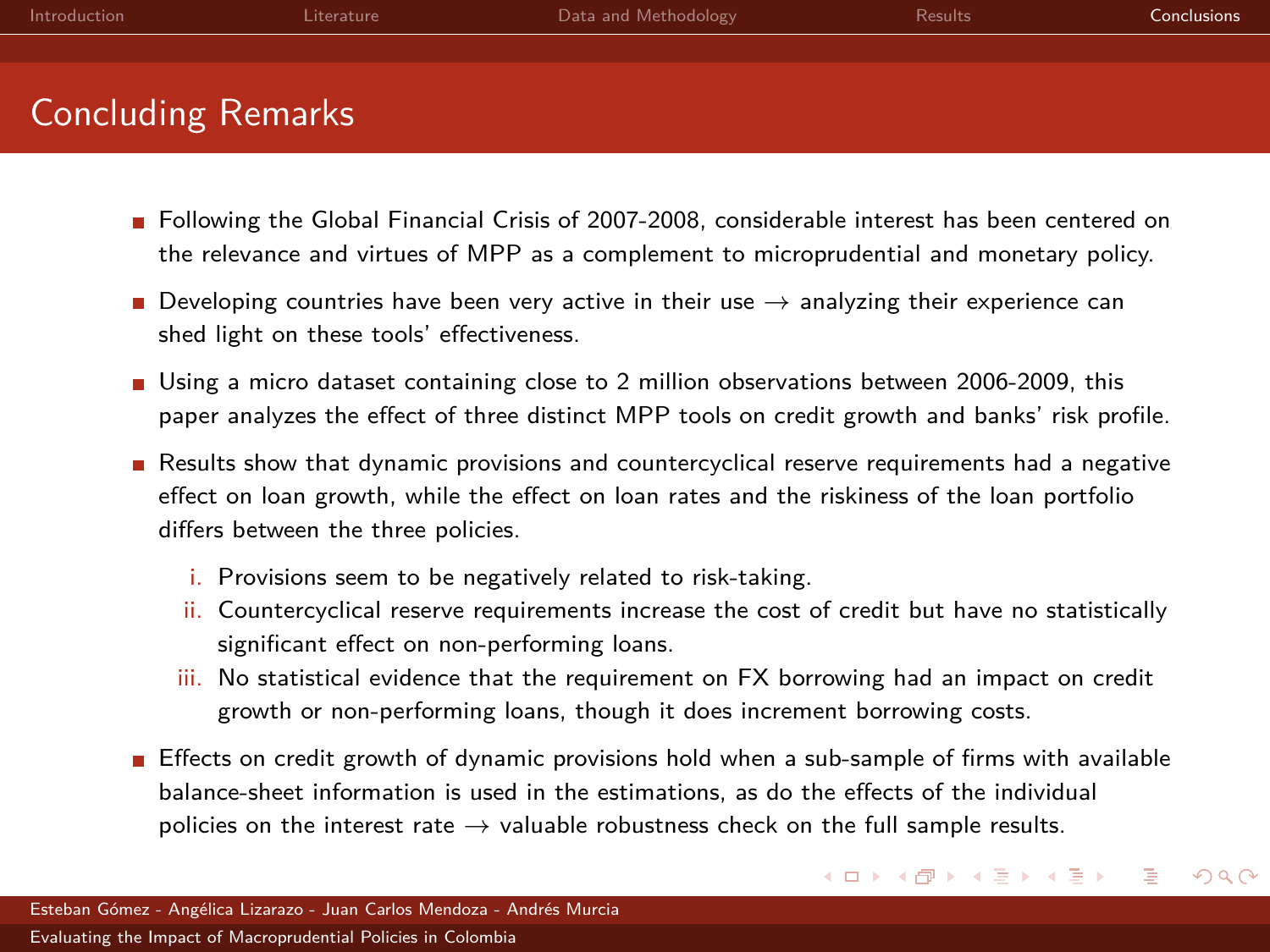| Introduction              | Literature | Data and Methodology | <b>Results</b> | <b>Conclusions</b> |
|---------------------------|------------|----------------------|----------------|--------------------|
|                           |            |                      |                |                    |
| <b>Concluding Remarks</b> |            |                      |                |                    |

- $\blacksquare$  Findings support the notion that macroprudential policies have been historically used as a complement of monetary policy  $\rightarrow$  increasing the stabilizing effects of changes in interest rates on credit cycles.
- $\blacksquare$  In other words, said policies have been used in a countercyclical way with respect to business cycles, thereby helping to reduce the procyclicality of credit.
- **MPP** seem to influence risk-taking behavior:
	- i. A tightening of the MPP index is shown to reduce credit access to riskier debtors, and to have a stronger adverse effect on the credit supply of less stable financial institutions.

 $QQ$ 

イロト イ母ト イヨト イヨト

- ii. A tighter MPP stance is also found to have a negative effect on the dynamics of non-performing loans.
- Thus, MPP seem to be an effective tool to dampen credit cycles  $\rightarrow$  allowing to reduce systemic vulnerabilities and the build-up of risks.
- They also seem to be complementary to monetary policy.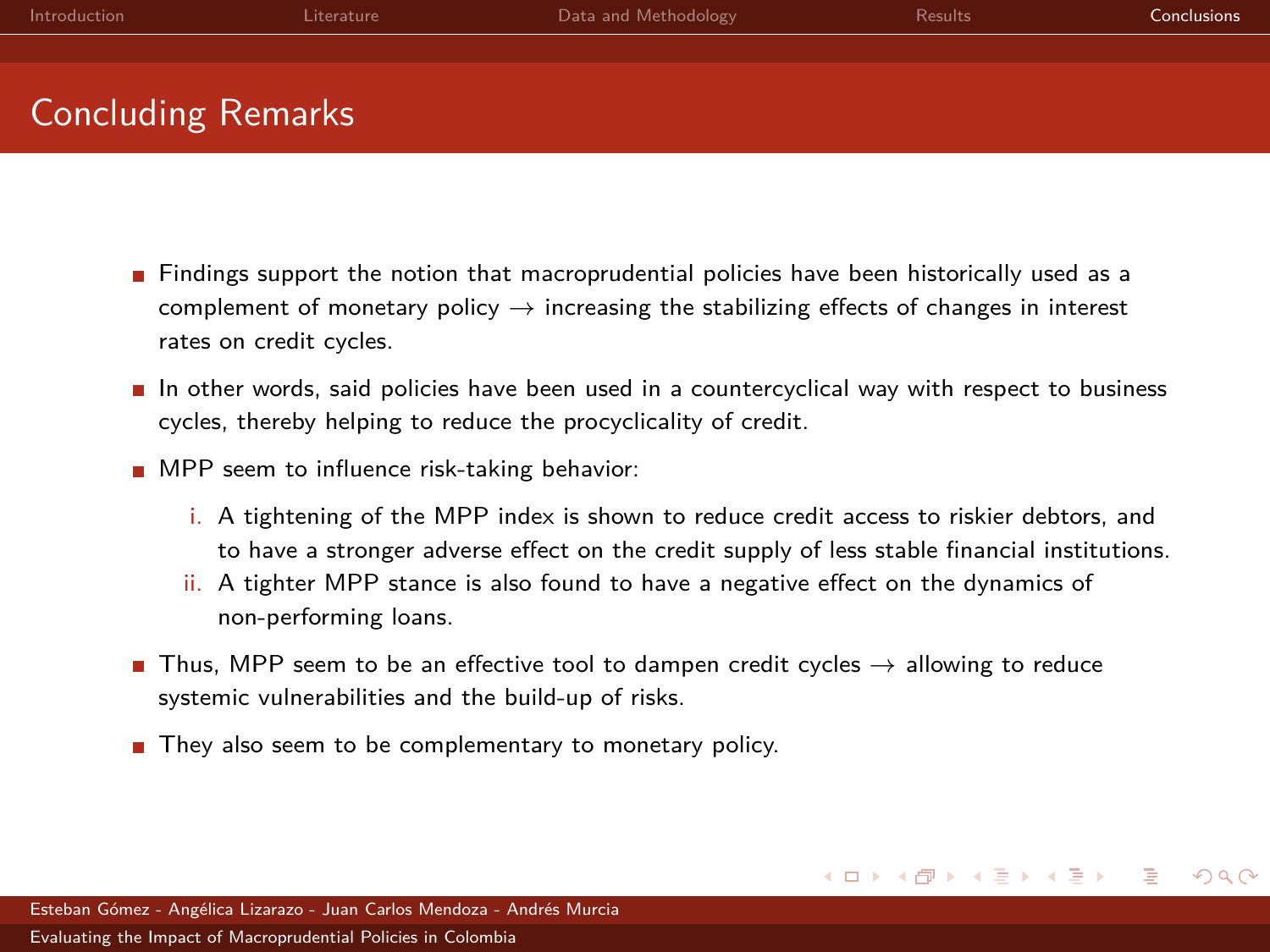| Introduction | Literature | Data and Methodology | Results | <b>Conclusions</b> |
|--------------|------------|----------------------|---------|--------------------|
|              |            |                      |         |                    |
|              |            |                      |         |                    |
| Annex 1      |            |                      |         |                    |

# **Variables' Description**

メロトメ 御 トメ ミトメ ミトー ă  $2QQ$ 

Esteban Gómez - Angélica Lizarazo - Juan Carlos Mendoza - Andrés Murcia [Evaluating the Impact of Macroprudential Policies in Colombia](#page-0-0)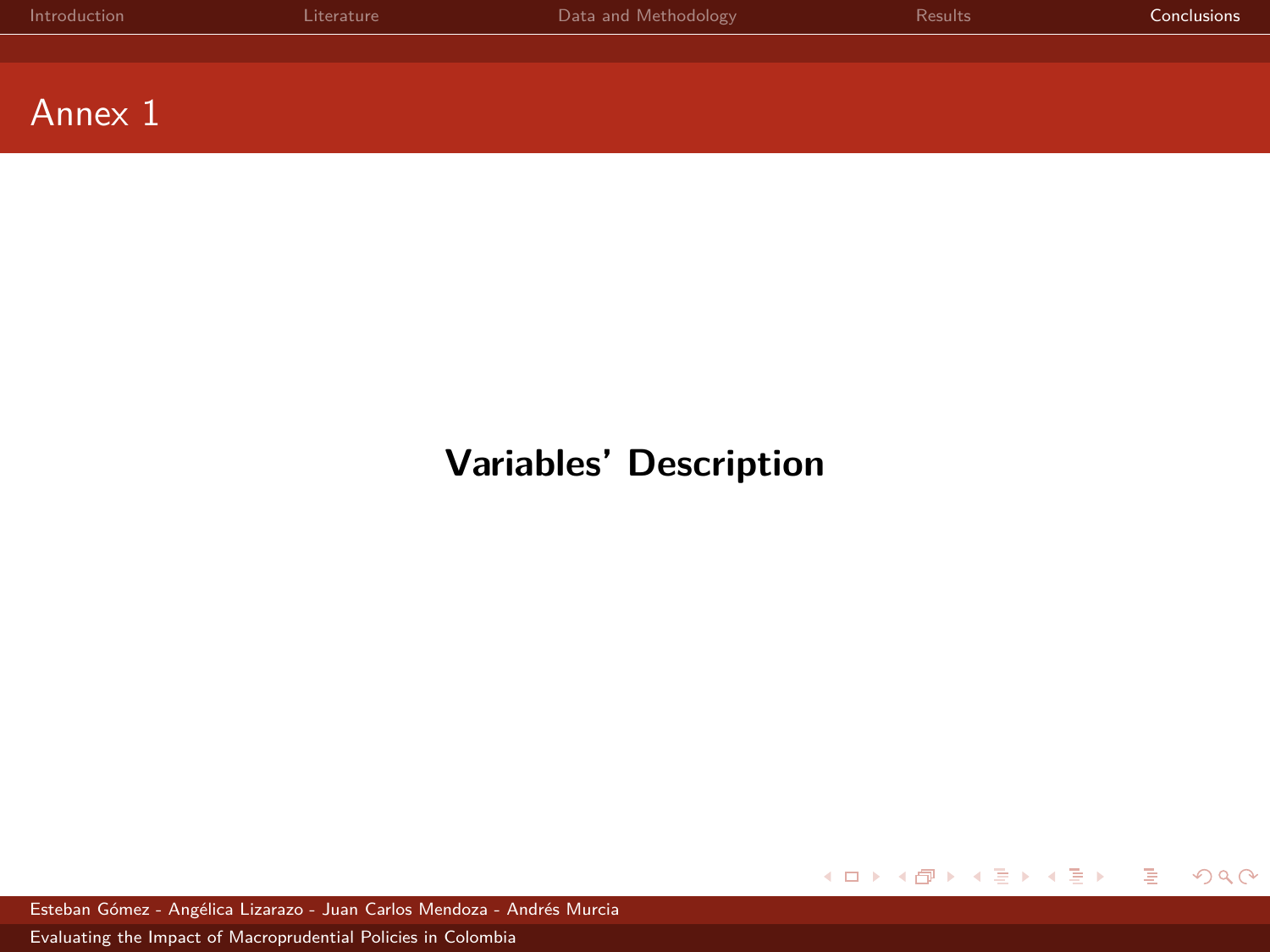| Introduction | Literature                       | Data and Methodology | <b>Results</b> | <b>Conclusions</b> |
|--------------|----------------------------------|----------------------|----------------|--------------------|
|              |                                  |                      |                |                    |
|              |                                  |                      |                |                    |
|              | Annex 1 - Variables' Description |                      |                |                    |

The control variables are divided in four groups:

- **Macroeconomic controls: Real GDP growth (** $\Delta Log$  **GDP<sub>t</sub>), the change in the interbank rate** as a proxy of the monetary policy stance  $(\Delta MP \text{ rate.})$ , the real growth in the exchange rate  $(\Delta Log EX \ rate_t)$ , and the real growth in the current account deficit  $(\Delta Log CA \ deficit_t)$ .
- Bank controls: the liquidity ratio (Bank Liquidity<sub>br,t</sub>), return on assets (Bank ROA<sub>br,t</sub>), bank size (Bank Size<sub>br,t</sub>), the deposits to total liabilities ratio (Bank Fund Composition<sub>br,t</sub>), and an indicator signalling whether a bank is close to the regulatory minimum capital ratio is included (Bank Signalling<sub>br,t</sub>). Additionally, to measure bank riskiness, a dummy variable that takes the value of 1 if the bank's Z-score indicator is below the quarterly average of the banking system is used (*Zscore<sub>br,t</sub>*). This indicator is defined as the ratio between the sum of the capital ratio and the mean of the ROA and the standard deviation of the ROA.
- Bank-debtor relationship controls: A dummy variable to distinguish if the loans have an acceptable collateral (Collateralized Loans<sub>br,t</sub>) and a proxy for debtor riskiness, which is a dummy variable based on the number of days a loan has been past due (Firm Risk<sub>t</sub>).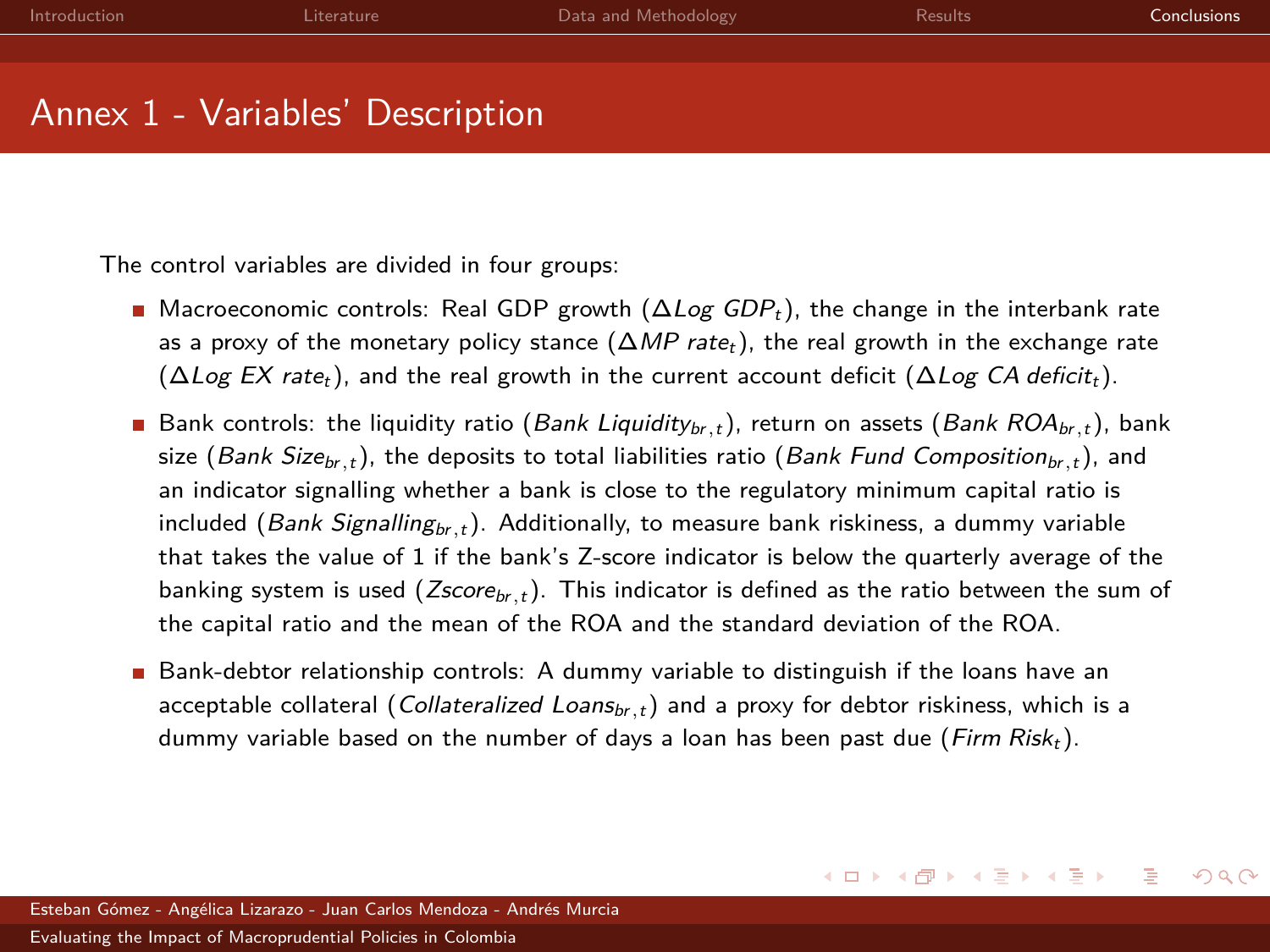<span id="page-25-0"></span>

| Introduction | Literature | Data and Methodology | Results | <b>Conclusions</b> |
|--------------|------------|----------------------|---------|--------------------|
|              |            |                      |         |                    |
|              |            |                      |         |                    |
| Annex 2      |            |                      |         |                    |

# **Results using a sub-sample of firms**

 $2Q$ イロト イ御 トイヨ トイヨト Ε

Esteban Gómez - Angélica Lizarazo - Juan Carlos Mendoza - Andrés Murcia [Evaluating the Impact of Macroprudential Policies in Colombia](#page-0-0)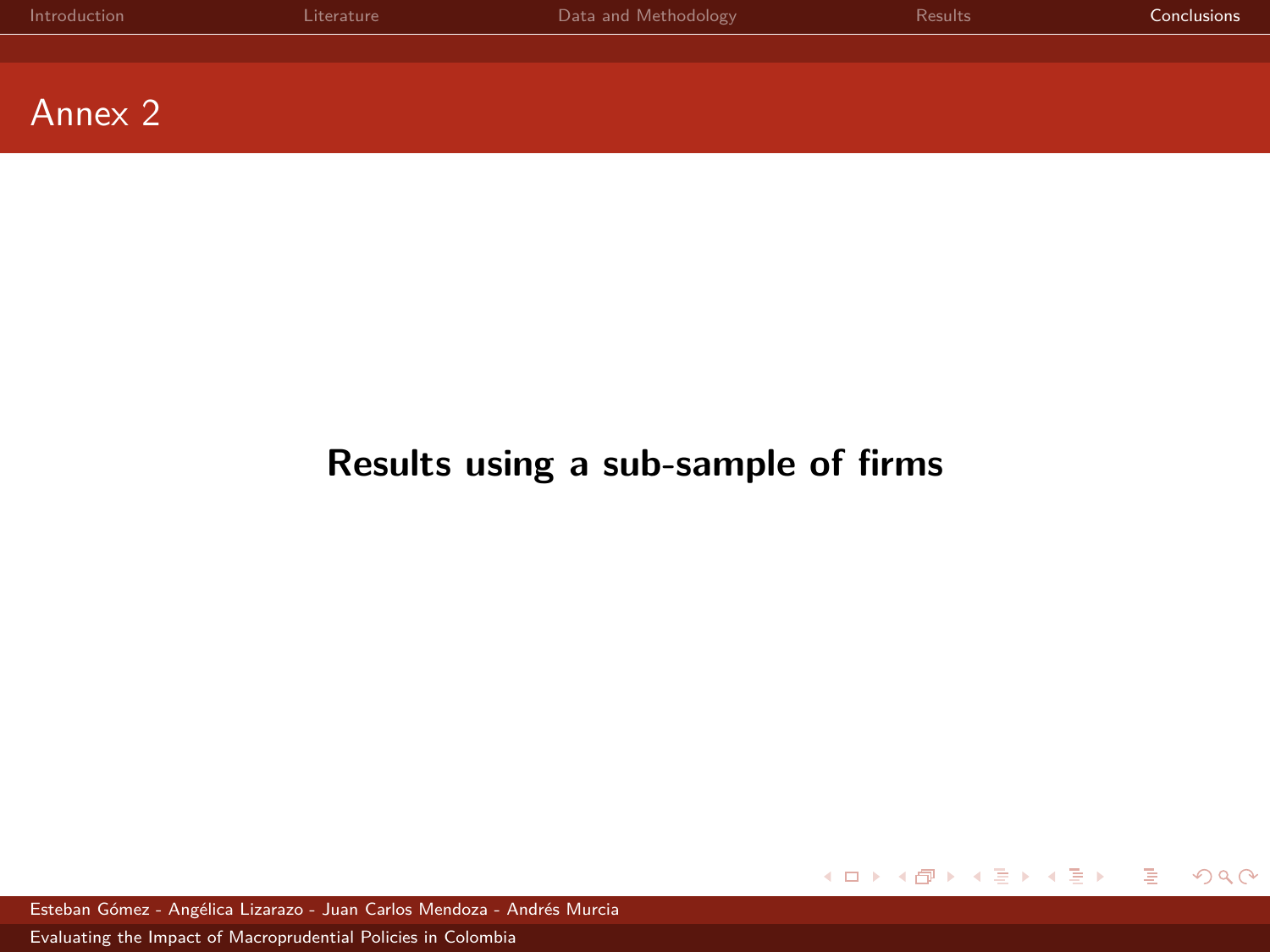## <span id="page-26-0"></span>Annex 2 - Results on loan growth using a sub-sample of firms

| Relevant                                                                           | <b>Equations</b> |             |             |             |             |
|------------------------------------------------------------------------------------|------------------|-------------|-------------|-------------|-------------|
| <b>Exogenous variables</b>                                                         | (1)              | (2)         | (3)         | (4)         | (5)         |
| $DP_{br. t}$                                                                       | $-0.523***$      | $-0.589***$ | $-0.534***$ | $-0.515***$ |             |
| $EBR_{br,t}$                                                                       | 0.031            | $-0.092$    | $-0.089$    | 0.076       |             |
| $CRR_{br, t}$                                                                      | $-0.112$         | $-0.296$    | $-0.472$    | $-0.084$    |             |
| $\triangle MPP$ index,                                                             |                  |             |             |             | $-0.015***$ |
| $\triangle MPP$ index <sub>t</sub> $*\triangle ^{A}$ Log GDP <sub>t-1</sub>        |                  | $-0.228***$ |             |             |             |
| $\triangle MPP$ index <sub>t</sub> $* \triangle$ <sup>A</sup> MP rate <sub>t</sub> |                  |             | $-1.185**$  |             |             |
| $\triangle MPP$ index <sub>t</sub> * Firm Risk <sub>t</sub>                        |                  |             |             | $-0.003$    |             |
| Firm Risk,                                                                         |                  |             |             | $-0.045***$ |             |
| $\triangle MPP$ index <sub>t</sub> * Zscore <sub>t</sub>                           |                  |             |             | 0.001       |             |
| Zscore,                                                                            |                  |             |             | $-0.002$    |             |
| $\Delta^A$ Log GDP <sub>t-1</sub>                                                  | $0.322*$         | $0.557***$  | $0.759***$  | $0.442**$   | $0.697***$  |
| $\Delta^A MP$ rate.                                                                | $-0.503*$        | $-0.179$    | $-0.030$    | $-0.427$    | $-0.156$    |
| Firm Size <sub>br</sub> ,                                                          | $0.054***$       | $0.054***$  | $0.054***$  | $0.047***$  | $0.053***$  |
| Firm $ROA_{hr}$ ,                                                                  | 0.000            | 0.000       | 0.000       | 0.000       | 0.000       |
| Firm Liquidity <sub>br</sub> ,                                                     | $-0.000$         | $-0.000$    | $-0.000$    | $-0.000$    | $-0.000$    |
| Firm Leverage <sub>hr</sub> ,                                                      | 0.000            | 0.000       | 0.000       | 0.000       | 0.000       |
| Observations                                                                       | 500,255          | 500,255     | 500,255     | 482,250     | 500,255     |
| Hausman Test p-value                                                               | 0.000            | 0.000       | 0.000       | 0.0000      | 0.000       |
| F Test p-value                                                                     | 0.000            | 0.000       | 0.000       | 0.0000      | 0.000       |

 $299$ 

Esteban Gómez - Angélica Lizarazo - Juan Carlos Mendoza - Andrés Murcia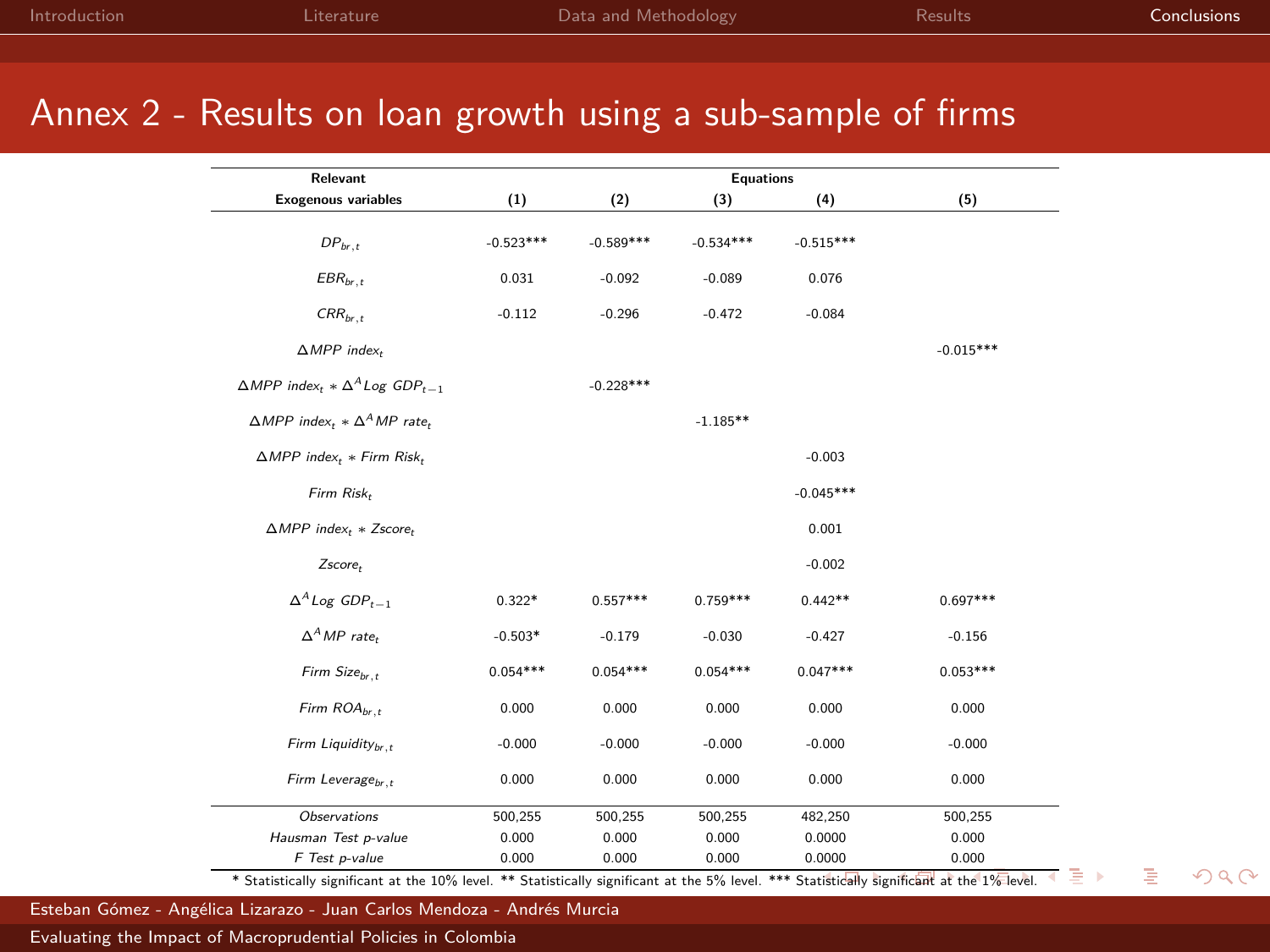<span id="page-27-0"></span>

| Introduction | Literature                          | Data and Methodology | <b>Results</b> | <b>Conclusions</b> |
|--------------|-------------------------------------|----------------------|----------------|--------------------|
|              |                                     |                      |                |                    |
|              | Results using a sub-sample of firms |                      |                |                    |

#### **Effect on loan growth also estimated using a sub-sample of firms with balance-sheet information**

- Only dynamic provisions had a (-) impact on loan growth  $\rightarrow$  MPP index mirrors this result.
- GDP growth has the expected  $(+)$  sign  $\rightarrow$  procyclicality of credit.
- **Policy rate plays its stabilizing role.**
- Interactions between macro controls and the MPP index yield the expected signs:
	- i. Effect of GDP is diluted when MPP is tightened.
	- ii. Effect of monetary policy is reinforced by MPP.
- Results on bank risk-taking do not hold in this sample.
- Regarding firm-specific characteristics, only size seems to be a significant determinant of loan growth.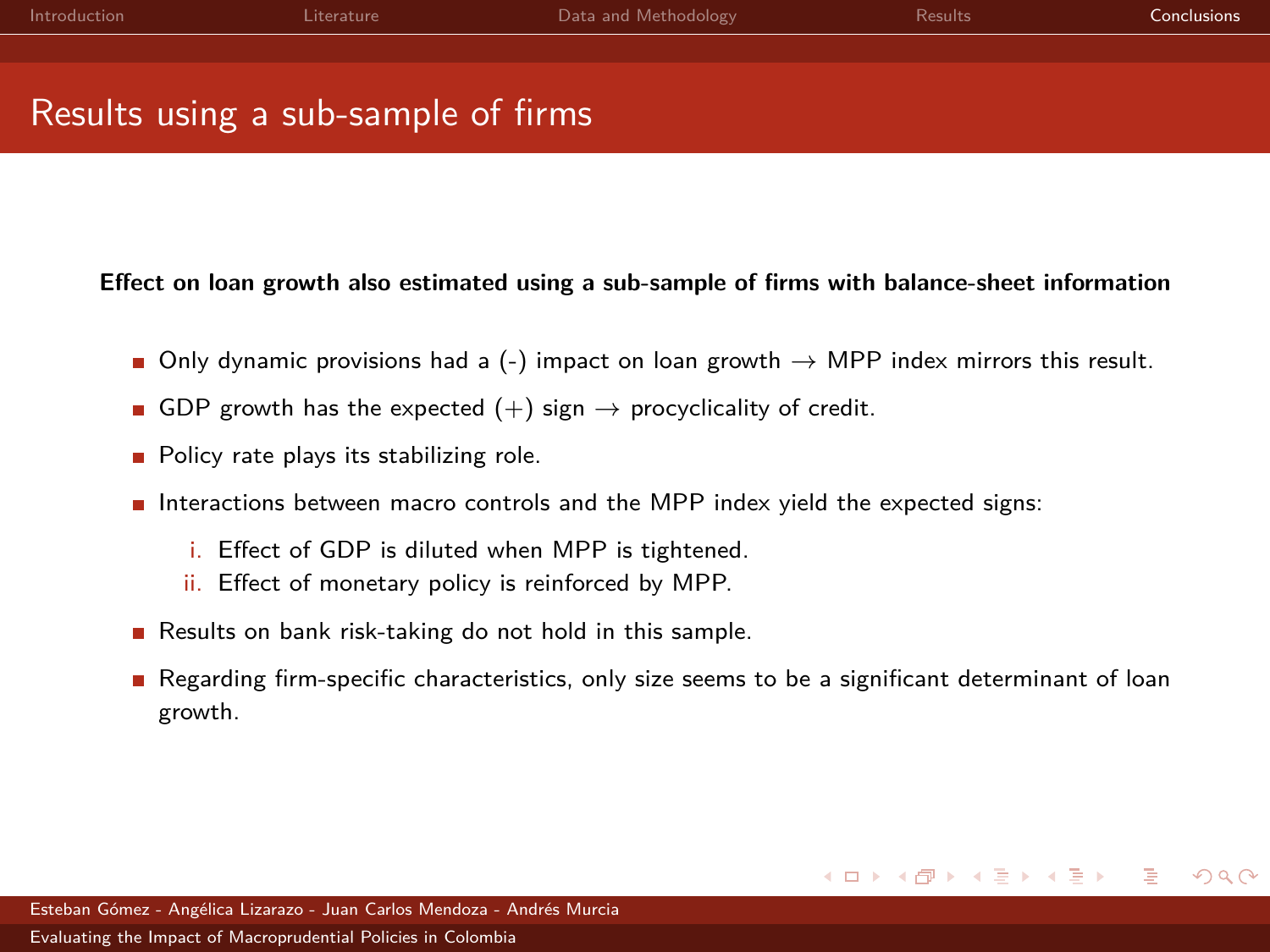## Annex 2 - Results on loans' interest rate using a sub-sample of firms

÷,

| Relevant                           | <b>Equations</b> |             |  |
|------------------------------------|------------------|-------------|--|
| <b>Exogenous variables</b>         | (6)              | (7)         |  |
|                                    |                  |             |  |
| $DP_{br, t}$                       | $-36.098***$     |             |  |
| $EBR_{br, t}$                      | 10.387***        |             |  |
| $CRR_{br, t}$                      | 71.492***        |             |  |
| $\triangle MPP$ index <sub>t</sub> |                  | $-0.096***$ |  |
| $\Delta^Q$ Loe GDP+                | 61.693***        | 75.434***   |  |
| $\wedge^Q MP$ rate+                | $9.023***$       | 10.701***   |  |
| Firm Size <sub>br.t</sub>          | $-0.020$         | 0.024       |  |
| Firm ROA <sub>br.t</sub>           | 0.000            | 0.000       |  |
| Firm Liquidity <sub>br, t</sub>    | 0.000            | 0.000       |  |
| Firm Leverage <sub>br</sub> ,t     | 0.000            | 0.001       |  |
| <b>Observations</b>                | 449,111          | 449,111     |  |
| Hausman Test p-value               | 0.000            | 0.000       |  |
| F Test p-value                     | 0.000            | 0.000       |  |

\* Statistically significant at the 10% level.

\*\* Statistically significant at the 5% level.

\*\*\* Statistically significant at the 1% level.

 $2Q$ 

イロト イ母 トイラト イラト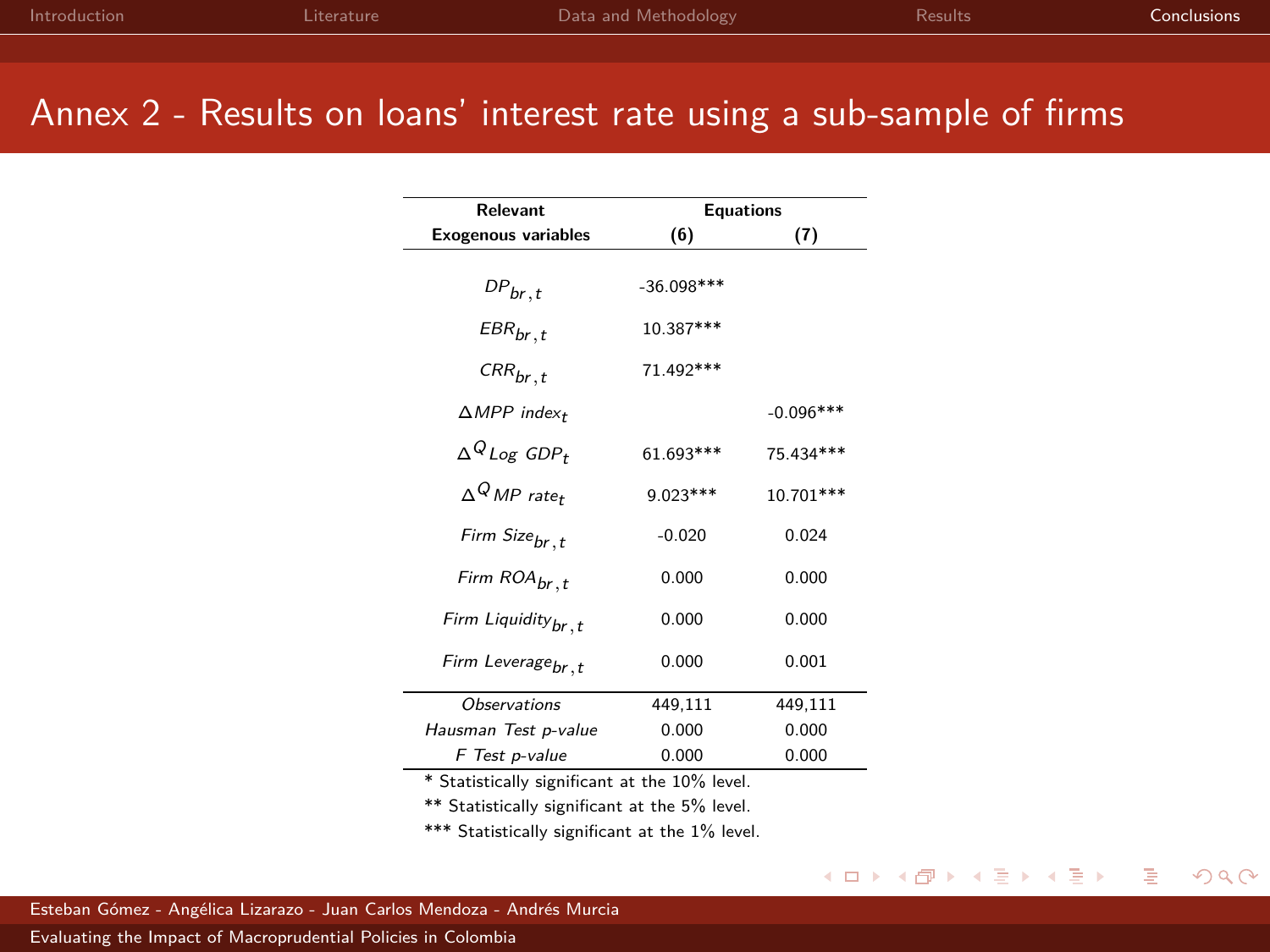## Annex 2 - Results on non-performing loans using a sub-sample of firms

| Relevant                              | <b>Equations</b> |          |
|---------------------------------------|------------------|----------|
| <b>Exogenous variables</b>            | (8)              | (9)      |
| $DP_{br, t-2}$                        | 0.797            |          |
| $EBR_{br. t-2}$                       | $-1.080$         |          |
| $CRR_{br. t-2}$                       | 0.401            |          |
| $\triangle MPP$ index+                |                  | $-0.002$ |
| $\triangle MPP$ index <sub>t -1</sub> |                  | 0.005    |
| $\triangle MPP$ index <sub>t -2</sub> |                  | $-0.022$ |
| CGDP $\mathsf{gap}_{t-1}$             | $3.105**$        | $3.004*$ |
| $\Delta^Q$ MP rate $_{t\,-\,1}$       | $-0.608$         | $-0.686$ |
| Firm Size <sub>br,t</sub>             | $-0.038$         | $-0.036$ |
| Firm ROA <sub>br,t</sub>              | 0.001            | 0.001    |
| Firm Liquidity <sub>br, t</sub>       | $-0.001$         | $-0.001$ |
| Firm Leverage <sub>br</sub> ,t        | $-0.001$         | $-0.002$ |
| <b>Observations</b>                   | 11,072           | 11,072   |
| Hausman Test p-value                  | 0.000            | 0.000    |
| F Test p-value                        | 0.000            | 0.000    |

\* Statistically significant at the 10% level.

 $2Q$ 

э

イロト イ母ト イヨト イヨト

Esteban Gómez - Angélica Lizarazo - Juan Carlos Mendoza - Andrés Murcia